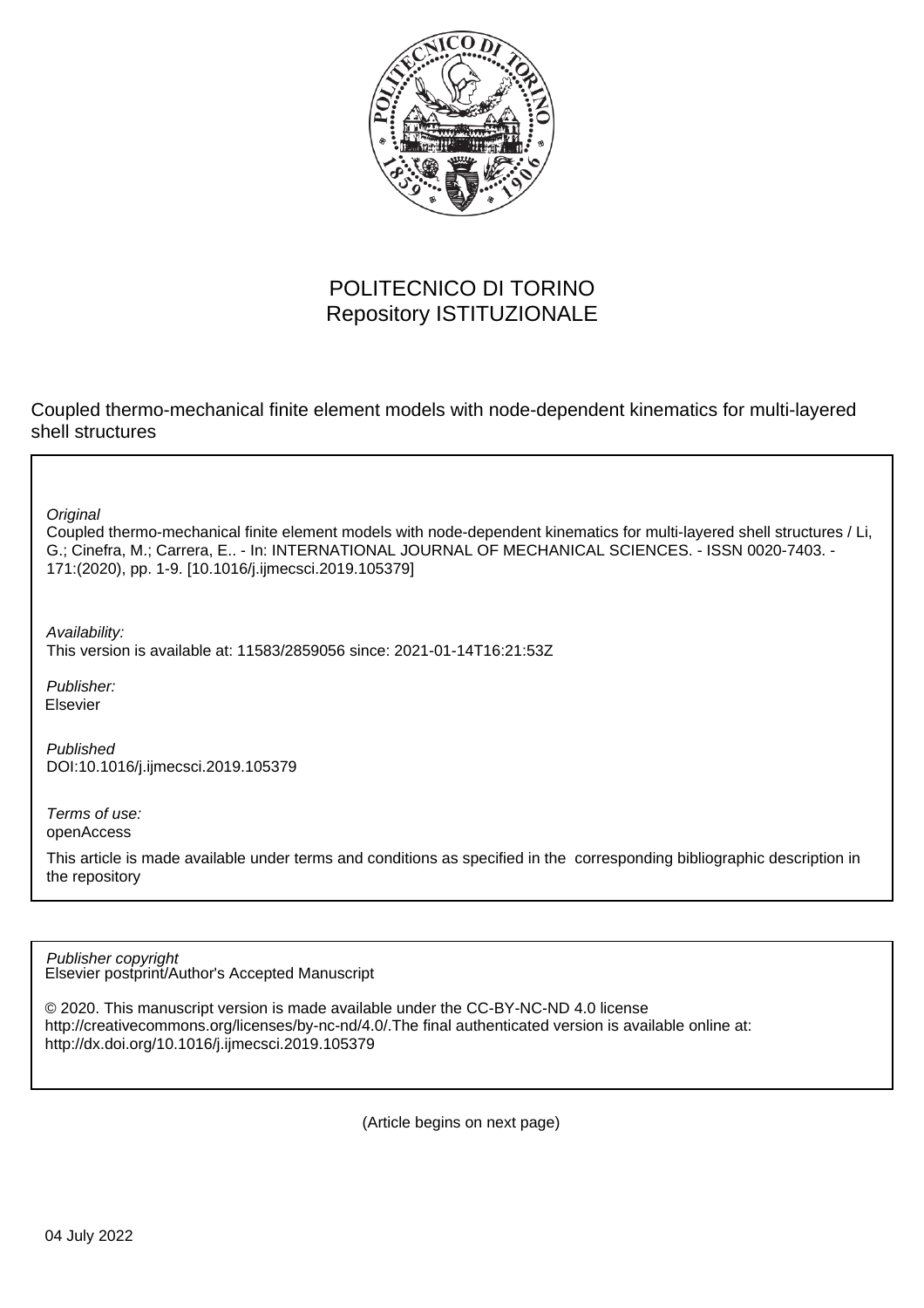# Coupled thermo-mechanical finite element models with node-dependent kinematics for multi-layered shell structures

G. Li<sup>a,\*</sup>, M. Cinefra<sup>a,</sup>, E. Carrera<sup>a,</sup>

<sup>a</sup>*MUL*<sup>2</sup> *Group, Department of Mechanical and Aerospace Engineering, Politecnico di Torino, Corso Duca degli Abruzzi 24, 10129 Torino, Italy.*

# Abstract

Node-dependent Kinematics (NDK) shell finite element (FE) formulations are presented for the steady-state thermo-mechanical analysis of laminated structures. The displacements and temperature change are treated as primary variables in the FE models and are directly solved through the coupled thermo-mechanical models. The enforcement of distributed temperature boundary conditions on the top or the bottom surfaces of hierarchical shell elements is conducted through the Linear Least Squares. The effectiveness of the proposed FE approaches is verified by comparing the results against those from the literature. The application of adaptive refinement approach based on the hierarchical elements and NDK to build FE models with optimal efficiency is demonstrated through a numerical example.

*Keywords:* thermal stresses, node-dependent kinematics, composite shells, hierarchical element, Carrera Unified Formulation

# 1. Introduction

Stresses due to temperature variation are important environmental effects on composite structures. In laminated shells, thermal stresses may induce matrix cracks or delaminations. In finite element (FE) simulations, accurate thermal stress evaluations require reliable temperature estimation and proper thermo-mechanical coupling.

Heat conduction is governed by the Fourier law of conduction [10]. The resultant temperature variation causes strains in structures. Due to the thermo-mechanical coupling, straining of structures also generates heat in transient and dynamic processes. In steady-state conditions, thermo-mechanical problems are partially coupled, which means only the deformation due to

*Preprint submitted to Elsevier November 23, 2019*

<sup>∗</sup>Corresponding author. Tel: +39 0110906870, Fax: +39 0110906899. *Email address:* guohong.li@polito.it (G. Li)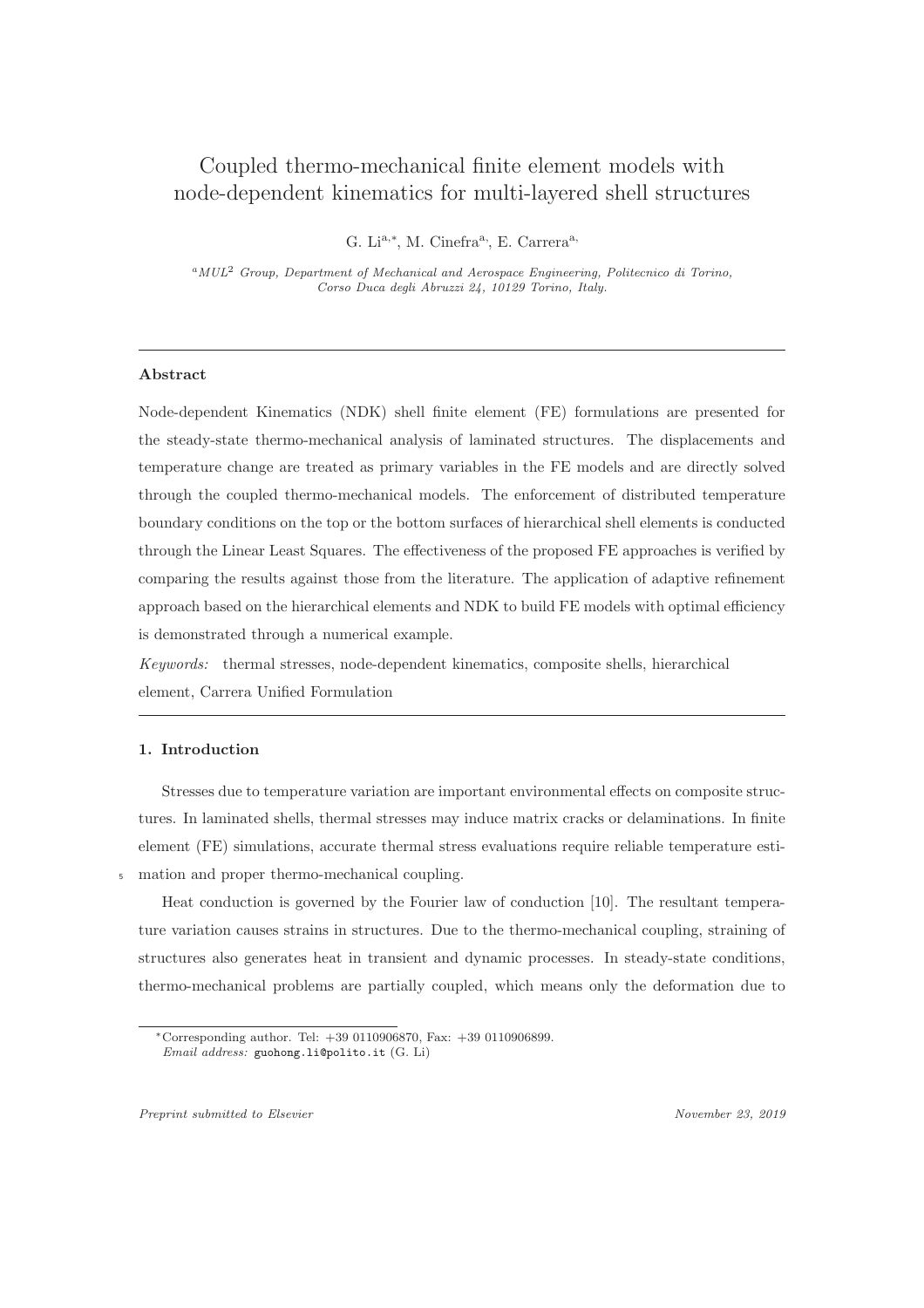- <sup>10</sup> temperature change is considered. Most works available in the literature adopt assumed temperature field. Das and Rath [7] considered the transverse shear effects in the bending of a thick plate under the assumed temperature field. Miller et al. [23] reported the use of Kirchoff-Love hypothesis in layered shell models, and the temperature variation was taken as input to the analysis. Kant and Khare [13] used a higher-order model in FE modeling of multi-layered plates
- <sup>15</sup> under assumed linear temperature profile through the thickness. Adopting Reddy's higher-order theory [24, 27], Khdeir and Reddy [17], Khare et al. [15] studied the response of cross-ply laminated plates and shell under thermal fields with linear distribution through the thickness and presented exact solutions, respectively. Khdeir [16] suggested closed-form solutions for circular cylindrical shells under temperature field that has assumed uniform or linear variation through
- <sup>20</sup> the thickness. Based on a higher-order theory [26], Khdeir et al. [18] proposed exact solutions for cylindrical and doubly-curved shells under assumed thermal loads and various boundary conditions.

Temperature field can be obtained in a separate step by solving Fourier's equation and then be used in a subsequent step on the structure as input data. Dumir et al. [8] used an improved

- <sup>25</sup> efficient zig-zag theory and a third order theory for cylindrical laminated shells, and the exact temperature profile described in a sub-layerwise manner was the input to the partially-coupled thermo-mechanical models. Carrera [1] compared the structural response of multi-layered plates under assumed linear and exact temperature profiles through the thickness and pointed out that the exact temperature field is essential for thick plates. Cinefra et al. [5] developed shell finite
- <sup>30</sup> elements for the thermoelastic analysis of multi-layered structures under exact temperature fields obtained in a separate step.

Carrera Unified Formulation (CUF) is a general framework for the development of refined plate and shell models proposed by Carrera [4]. Starting from a compact form of displacement assumptions, weak form governing equations can be expressed through the *fundamental nuclei*

- <sup>35</sup> (FNs) [4]. The expressions of FNs are independent of the kinematic assumptions and are widely applicable to a variety of structural models. CUF framework facilitates the development of advanced FE models. A variety of basis functions can be employed in either ESL (Equivalent-Single Layer) or LW (Layer-Wise) approach to formulating refined structural theories [4]. In CUF-based structural models, the type of basis functions adopted and the number of thickness
- <sup>40</sup> functions are both variable and can be treated as model input parameters. The refinement of the models can be gradually conducted until the prescribed accuracy is achieved. Besides the refinement of kinematic assumptions, the shape functions can also be enhanced through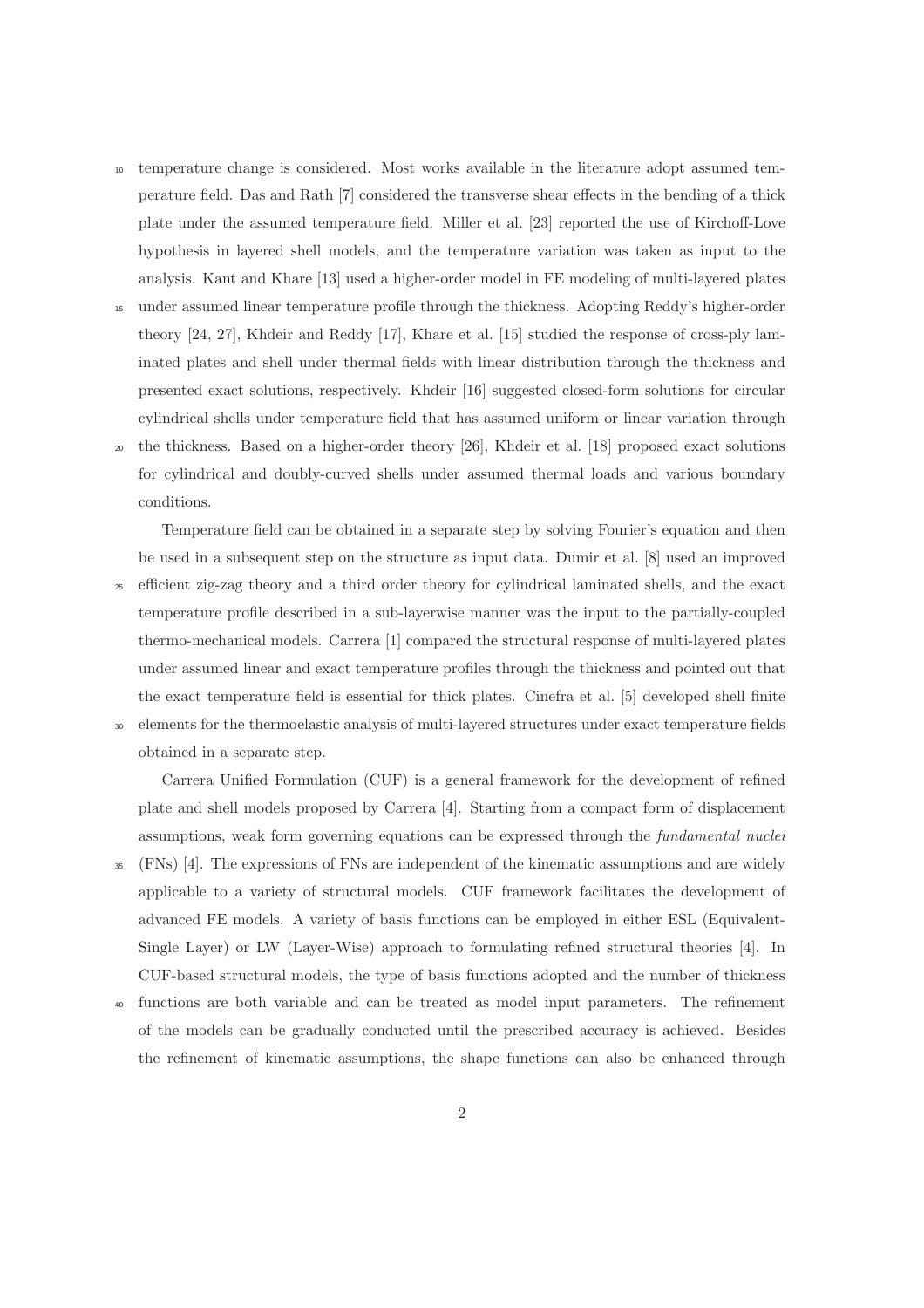p-refinement in hierarchical shell elements. As reported, p-refinement is more efficient than  $h$ refinement due to its high convergence rate [32, 30]. Also, the avoidance of re-meshing can <sup>45</sup> shorten the pre-processing time consumption. Moreover, it is reported that 2D hierarchical

elements are not sensitive to locking phenomena when the polynomial order is sufficiently high [31, 32, 29, 28, 9, 30]

Based on CUF, Carrera and Zappino [2] introduced the dependence of kinematic assumptions on the shape functions in refined FE models. This approach was named as Node-dependent

- <sup>50</sup> Kinematics (NDK). Trough NDK, various kinematic models can coexist in a shell element and be blended by the shape functions over the shell in-plane domain. More importantly, NDK allows for the local kinematic refinement in the critical region with local effects to be captured. The features make NDK feasible in the construction of simultaneous global-local models with multiple kinematic models [22]. Since no additional coupling or modification of mesh is needed,
- <sup>55</sup> NDK is convenient to use in FE analyses. In general, the solution accuracy can be improved by enriching the assumptions of the displacement field. Meanwhile, the increased number of model variables leads to raised computational costs in FE analyses. With NDK technique, accuracy in the local area can be kept with lower computational efforts. Li et al. [22] demonstrated that in comparison with 3D elements, the NDK-based refined shell elements have much higher numerical <sup>60</sup> efficiency while guaranteeing the 3D solution accuracy in the local region.

In the present work, the NDK technique is extended to partially coupled steady-state thermomechanical simulations. p-version hierarchical shape functions are applied to the shell elements, and FE models with variable ESL/LW nodal capabilities is adopted in the numerical analysis. Hierarchical Legendre Expansions are employed as basis functions of the refined LW models and

<sup>65</sup> used in combination with Taylor-type kinematic higher-order models. An adaptive refinement procedure based on NDK to obtain accurate approximates of structural responses is presented, and the numerical efficiency of the proposed approach is demonstrated through numerical examples on laminated shell structures.

# 2. Preliminaries

Fig. 1 shows a differential element of a shell [25], in which  $\alpha$  and  $\beta$  indicate the lines of curvature on the middle surface and  $z$  the thickness direction. The infinitesimal area  $dS$  parallel to the middle surface at z is:

$$
dS = H_{\alpha} H_{\beta} d\alpha d\beta = H_{\alpha} H_{\beta} d\Omega \tag{1}
$$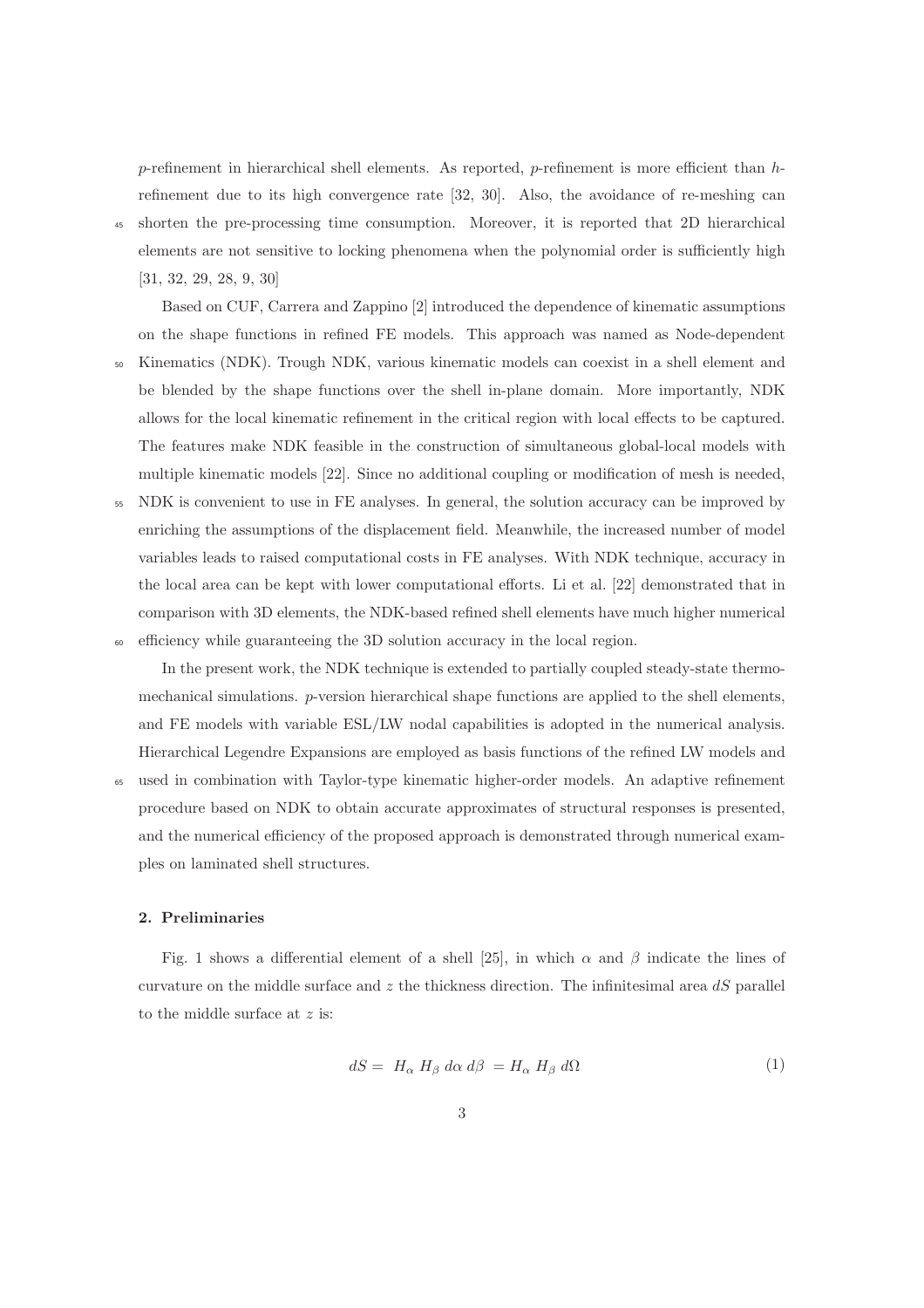

Figure 1: A differential element of a doubly curved shell structure.  $R_{\alpha}$  and  $R_{\beta}$  are the radii of curvatures in  $\alpha$ and  $\beta$  directions, respectively.  $d\Omega$  is the infinitesimal area on the middle surface.

in which  $d\Omega$  is the infinitesimal area on the middle surface of the shell. An elemental volume  $dV$ is given by:

$$
dV = H_{\alpha} H_{\beta} H_z d\alpha d\beta dz . \qquad (2)
$$

For shells with constant radii of curvature, the metric coefficients  $H_{\alpha}$ ,  $H_{\beta}$ , and  $H_{z}$  read:

$$
H_{\alpha} = (1 + z/R_{\alpha}), \quad H_{\beta} = (1 + z/R_{\beta}), \quad H_{z} = 1.
$$
 (3)

<sup>70</sup> where  $R_{\alpha}$  and  $R_{\beta}$  are the principal radii of curvature of the middle surface. For more details about shell theories, the reader is referred to the works of Leissa [20], Reddy [25].

For doubly curved shells, corresponding to the displacement vector  $\mathbf{u}(\alpha,\beta,z) = \{u,v,w\}^{\top}$ , the strain vector is arranged as:

$$
\boldsymbol{\varepsilon} = \left\{ \varepsilon_{\alpha\alpha}, \varepsilon_{\beta\beta}, \varepsilon_{zz}, \varepsilon_{\beta z}, \varepsilon_{\alpha z}, \varepsilon_{\alpha\beta} \right\}^{\top} \tag{4}
$$

and the strain components can be obtained by considering:

$$
\varepsilon = b u \tag{5}
$$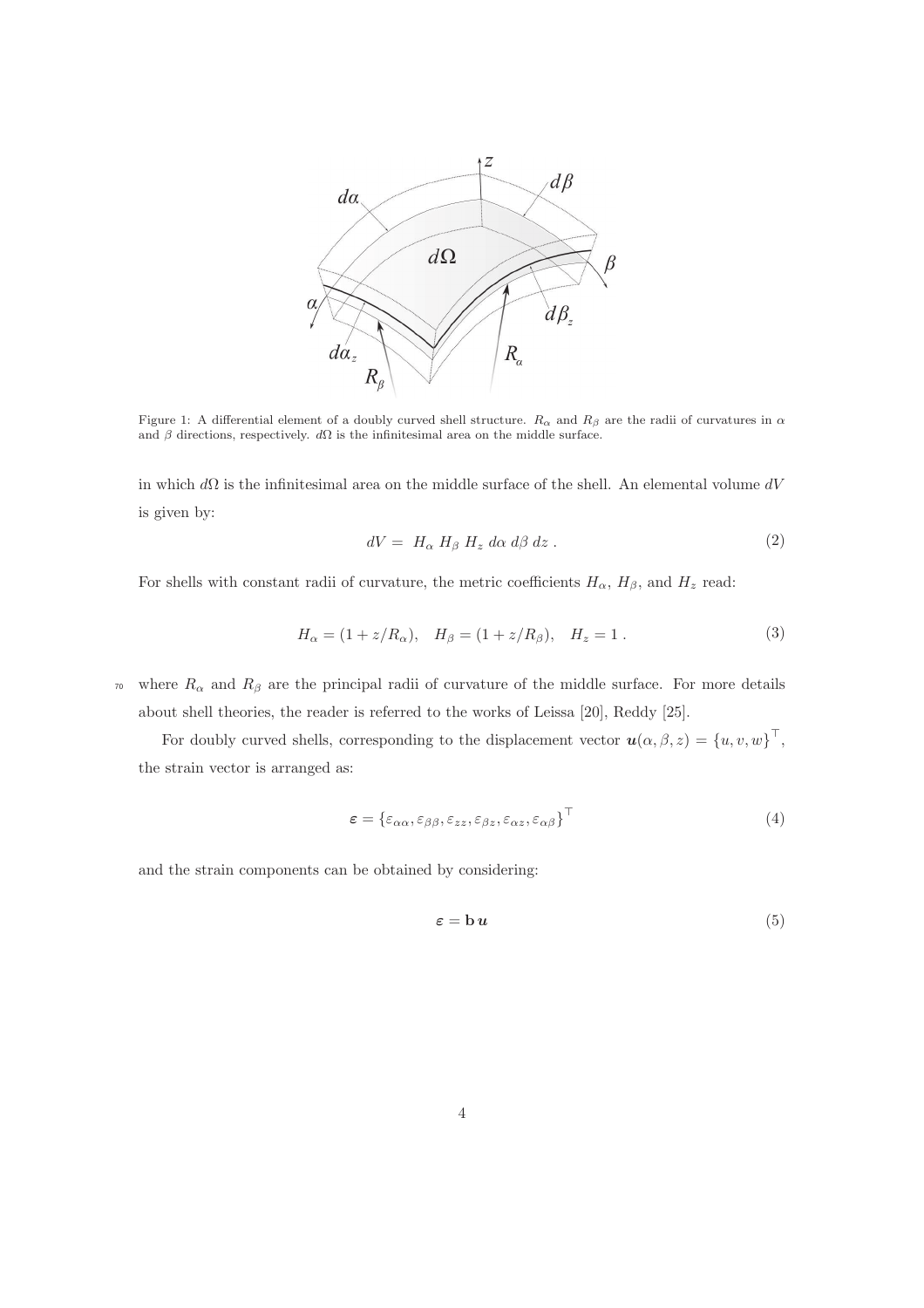in which the differential operator matrix b reads:

$$
\mathbf{b} = \begin{bmatrix} \frac{\partial_{\alpha}}{H_{\alpha}} & 0 & \frac{1}{H_{\alpha}R_{\alpha}}\\ 0 & \frac{\partial_{\beta}}{H_{\beta}} & \frac{1}{H_{\beta}R_{\beta}}\\ 0 & 0 & \partial_{z} \\ 0 & \partial_{z} - \frac{1}{H_{\beta}R_{\beta}} & \frac{\partial_{\beta}}{H_{\beta}}\\ \partial_{z} - \frac{1}{H_{\alpha}R_{\alpha}} & 0 & \frac{\partial_{\alpha}}{R_{\alpha}}\\ \frac{\partial_{\beta}}{H_{\beta}} & \frac{\partial_{\alpha}}{H_{\alpha}} & 0 \end{bmatrix}
$$
(6)

Note that when  $H_{\alpha} = H_{\beta} = 1$   $(R_{\alpha} \to \infty, R_{\beta} \to \infty)$ , a shell becomes a plate which is flat in geometry.

The temperature gradient vector  $\vartheta$  can be obtained through:

$$
\vartheta = -\nabla \theta \tag{7}
$$

where  $\nabla$  is the gradient operator vector. For doubly curved shells,  $\nabla$  takes the following form:

$$
\nabla = \{\frac{\partial_{\alpha}}{H_{\alpha}}, \frac{\partial_{\beta}}{H_{\beta}}, \partial_{z}\}^{\top}
$$
\n(8)

For a homogeneous medium, the linear constitutive relations in matrix form read:

$$
\boldsymbol{\sigma} = \boldsymbol{C}\boldsymbol{\varepsilon} - \boldsymbol{\lambda}^\top \boldsymbol{\theta} \tag{9}
$$

$$
q = \kappa \vartheta \tag{10}
$$

wherein  $\sigma$  is the stress vector,  $q$  the heat flux vector, and  $\lambda$  the thermal stress coefficients vector. For shells with double curvatures,  $\pmb{\sigma}$  is arranged as:

$$
\boldsymbol{\sigma} = \left\{ \sigma_{\alpha\alpha}, \sigma_{\beta\beta}, \sigma_{zz}, \sigma_{\beta z}, \sigma_{\alpha z}, \sigma_{\alpha\beta} \right\}^{\top}
$$
\n(11)

In orthotropic materials, there exist three orthogonal planes of symmetry. In the material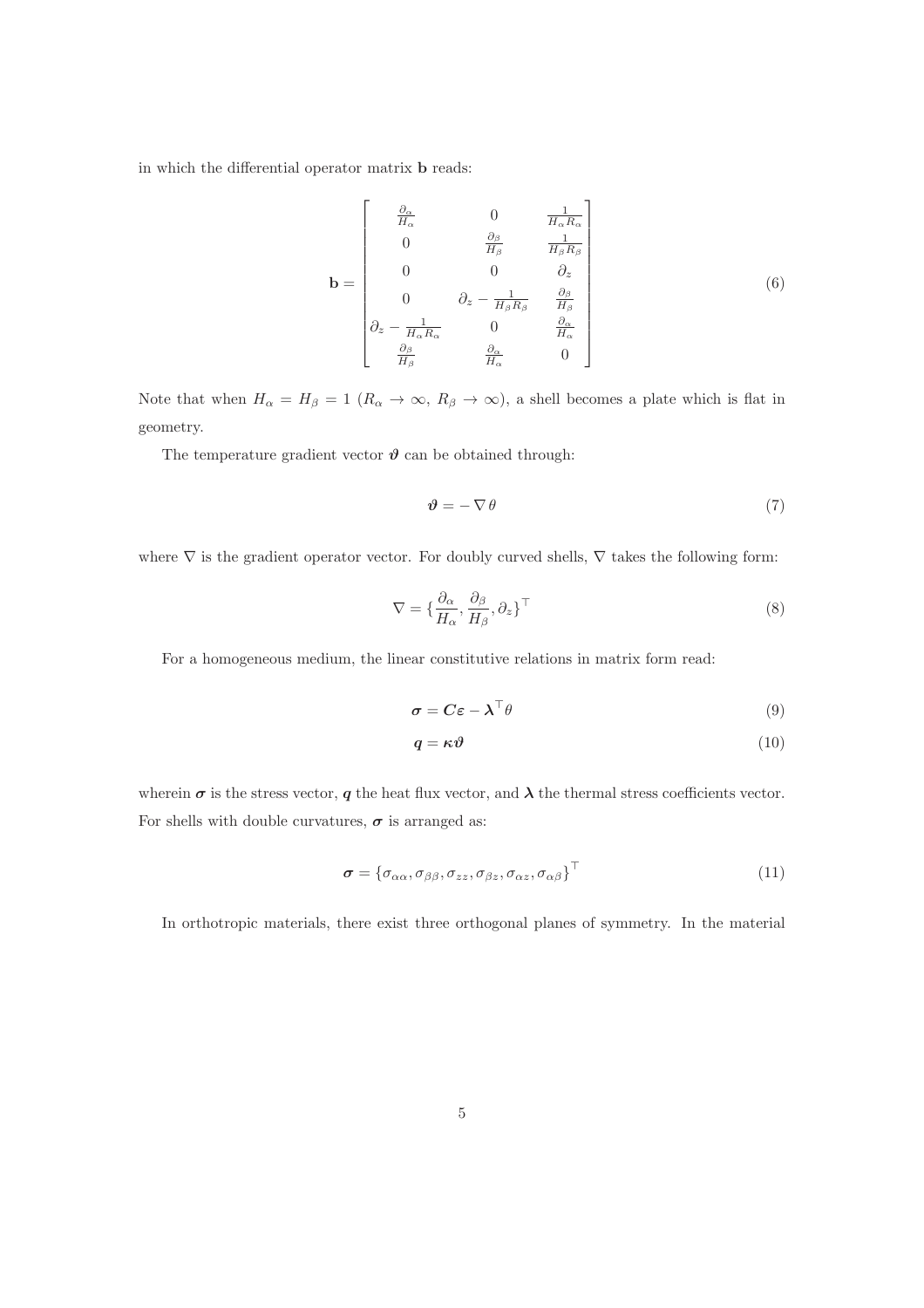coordinate system  $(1, 2, 3)$ , the material coefficient matrix  $C_m$  takes the following form:

$$
C_m = \begin{bmatrix} C_{11} & C_{12} & C_{13} & 0 & 0 & 0 \\ C_{21} & C_{22} & C_{23} & 0 & 0 & 0 \\ C_{31} & C_{32} & C_{33} & 0 & 0 & 0 \\ 0 & 0 & 0 & C_{44} & 0 & 0 \\ 0 & 0 & 0 & 0 & C_{55} & 0 \\ 0 & 0 & 0 & 0 & 0 & C_{66} \end{bmatrix} \tag{12}
$$

which is characterized by nine independent material constants, namely the Young's moduli  $(E_1,$  $\tau_5$  E<sub>2</sub>, E<sub>3</sub>), the shear moduli ( $G_{23}$ ,  $G_{13}$ ,  $G_{12}$ ), and the Poisson ratios ( $\nu_{12}$ ,  $\nu_{13}$ ,  $\nu_{23}$ ). For more details, one is referred to the work of Reddy [25].

The heat conduction coefficient matrix  $\kappa_m$  in the material coordinates reads:

$$
\kappa_m = \begin{bmatrix} \kappa_{11} & 0 & 0 \\ 0 & \kappa_{22} & 0 \\ 0 & 0 & \kappa_{33} \end{bmatrix}
$$
 (13)

Temperature increase causes the structure to expand and results in the change of stresses. This effect is captured by the thermal stress coefficients vector  $\lambda$ . Expressed in the material coordinate system (1, 2, 3),  $\lambda_m$  has the following relation with the thermal expansion coefficients  $\alpha_m$ :

$$
\boldsymbol{\lambda}_m^\top = \boldsymbol{C}_m \; \boldsymbol{\alpha}_m \tag{14}
$$

wherein

$$
\boldsymbol{\alpha}_m = \begin{cases} \alpha_{11} & \alpha_{22} & \alpha_{33} & 0 & 0 & \alpha_{12} \end{cases}^\top \tag{15}
$$

For the transformation of the material coefficient matrices from the material coordinate system to the analysis system, the reader is referred to Li [21].

### 3. Node-dependent Kinematic shell FE models

Based on CUF, the displacements of a plate structure can be approximated as:

$$
\mathbf{u}(x,y,z) = F_{\tau}(z)\mathbf{u}_{\tau}(x,y) \tag{16}
$$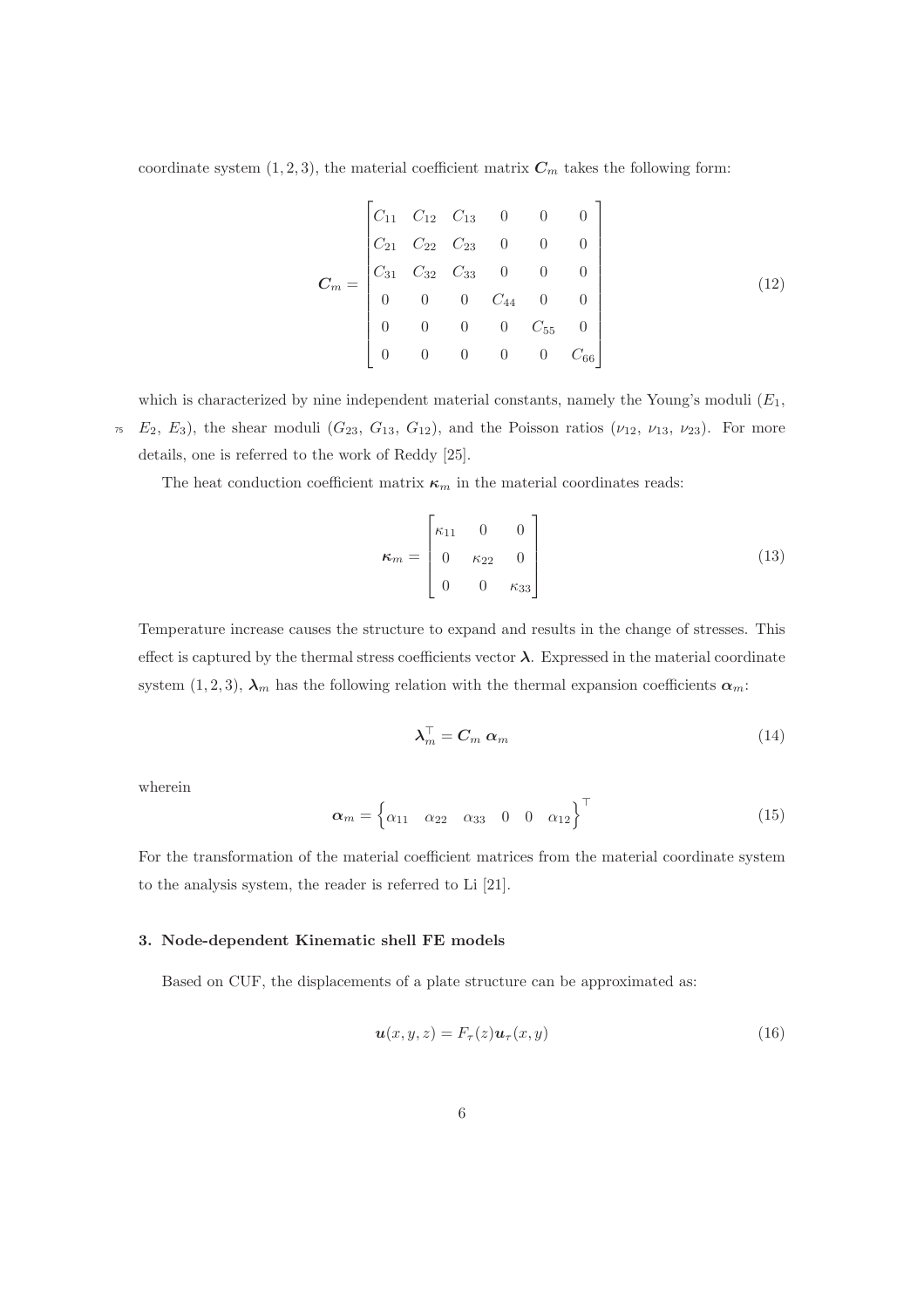<sup>80</sup> where the thickness functions  $F_\tau(z)$  are determined by the adopted theories of shell structures, and  $u_{\tau}(x, y)$  are the in-plane displacement vectors. As presented by Carrera et al. [4], both ESL and LW models for laminated shells can be considered in the CUF framework.

In FE models with Node-dependent Kinematics (NDK):

$$
\mathbf{u}(x, y, z) = F_{\tau}^{i}(z)N_{i}(x, y)\mathbf{u}_{i\tau}
$$
  
\n
$$
\delta \mathbf{u}(x, y, z) = F_{s}^{j}(z)N_{j}(x, y)\delta \mathbf{u}_{j s}
$$
\n(17)

in which  $\delta$  denotes the virtual variation, and  $F_{\tau}^{i}(z)$  and  $F_{\tau}^{j}(z)$  represent kinematic assumptions defined on node  $i$  and  $j$ , respectively. In a further step, general expressions of the stiffness <sup>85</sup> matrix and the load vector of the FE models, the *Fundamental Neuclei* (FNs), can be obtained by applying the Principle of Virtual Displacements (PVD). Some examples of FNs have been given by Carrera et al. [4].

In LW-type kinematic models, thickness functions are expressed by using the non-dimensional thickness coordinate  $\zeta$  in each layer. In the present work, the 1D hierarchical Legendre Expansions (HLE) are adopted as thickness functions in the LW framework. The explicit expressions of thickness functions adopting 1D HLE are:

$$
F_{\tau}(\zeta) = \begin{cases} \frac{1}{2}(1-\zeta) & \tau = 0\\ \frac{1}{2}(1+\zeta) & \tau = 1\\ \sqrt{\frac{2\tau - 1}{2}} \int_{-1}^{\zeta} L_{\tau-1}(x) dx = \frac{L_{\tau}(\zeta) - L_{\tau-2}(\zeta)}{\sqrt{4\tau - 2}} & \tau = 2, 3, \cdots \end{cases}
$$
(18)

in which  $L_{\tau}(\delta)$  are the Legendre polynomials. Such basis functions in Eqn. 18 are also adopted in the construction of the 2D hierarchical ( $p$ -version) elements (see references [32, 30]).

# 90 4. Coupled thermo-mechanical shell FE models

### *4.1. Weak-form governing equations*

For a unit volume in the kth layer of the laminated shell, by applying PVD, one has:

$$
\delta E_p = \delta W \tag{19}
$$

in which:

$$
\delta E_p = \int_V (\boldsymbol{\sigma}^{k\top} \delta \boldsymbol{\varepsilon}^k - \boldsymbol{q}^{k\top} \delta \boldsymbol{\vartheta}^k) dV \tag{20}
$$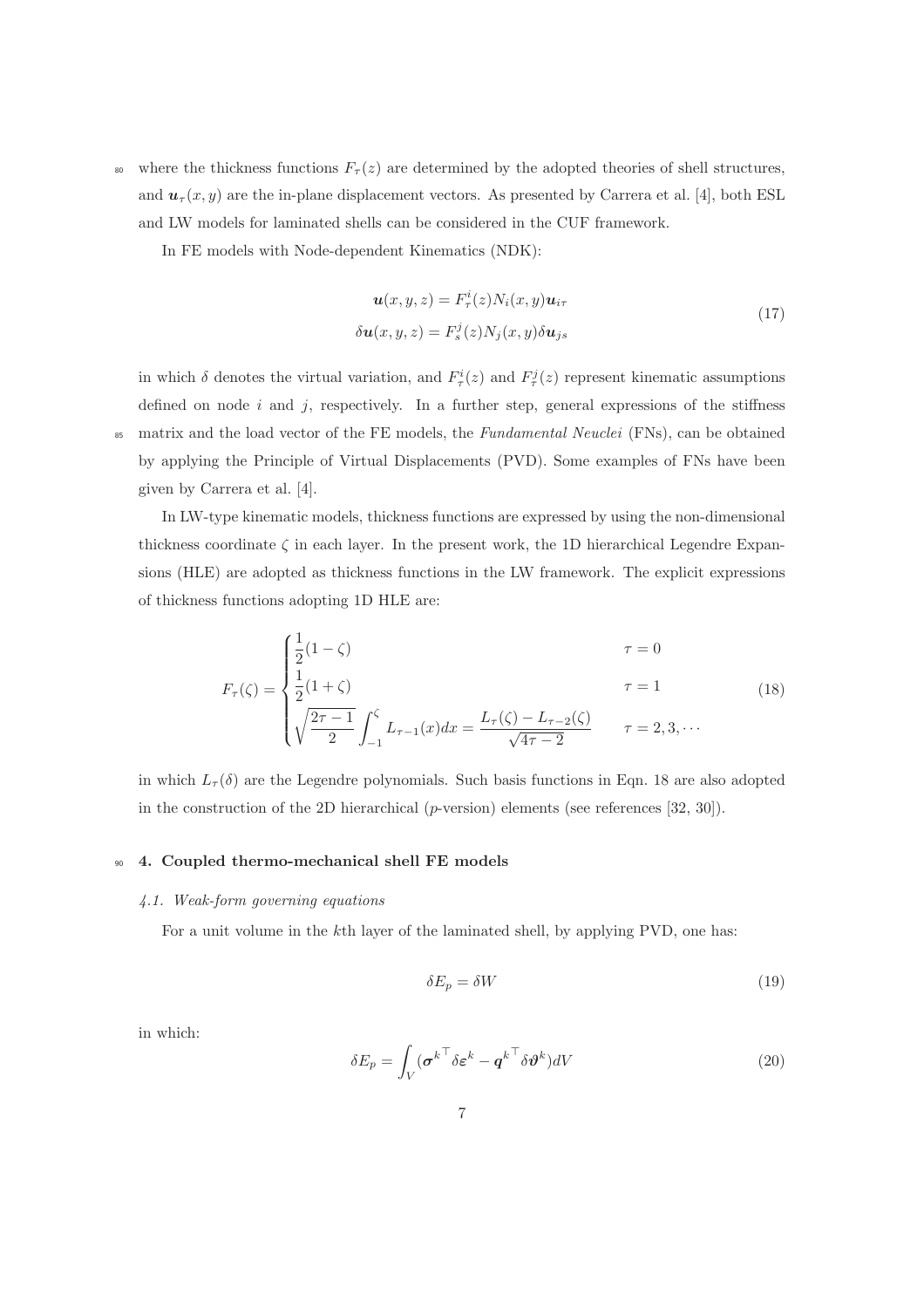$$
\delta W = \int_{\Gamma} (\delta \boldsymbol{u}^{k \top} \bar{\boldsymbol{p}} + \delta \theta^k \bar{q}_n) d\Gamma \tag{21}
$$

wherein  $E_p$  represents the potential energy, W the external work,  $p$  the surface traction vector,  $q_n$  the normal heat flux, and  $h_n$  the normal moisture flux. For steady-state cases, the inertial work is discarded.

The approximations of the primary variables are:

$$
\mathbf{u}^{k} = N_i F_{\tau}^{i^{k}} \mathbf{u}_{i\tau}^{(k)}, \qquad \delta \mathbf{u}^{k} = N_j F_{s}^{j^{k}} \delta \mathbf{u}_{js}^{(k)}.
$$
 (22)

$$
\theta^k = N_i F_\tau^{i^k} \theta_{i\tau}^{(k)}, \qquad \delta \theta^k = N_j F_s^{j^k} \delta \theta_{j^s}^{(k)}.
$$
\n
$$
(23)
$$

<sup>95</sup> in which for ESL models  $u_{i\tau}^{(k)} = u_{i\tau}$ , and for LW models  $u_{i\tau}^{(k)} = u_{i\tau}^k$ . This rule also applies to other variables.

The essential boundary conditions are considered through:

$$
N_i F_\tau^{i^k} \bar{\mathbf{u}}_{i\tau}^{(k)} = \overline{\mathbf{u}} \quad \text{on } \Gamma_{\mathbf{u}}, \qquad N_i F_\tau^{i^k} \bar{\theta}_{i\tau}^{(k)} = \overline{\theta} \quad \text{on } \Gamma_{\theta}.
$$
 (24)

By considering the above FE approximations, the strain-displacement relations in Eqn. 5, the gradient equations in Eqn. 7, and the constitutive relations in Eqn. 9, one can obtain:

$$
\delta \boldsymbol{u}_{js}^{(k)}^{\top} : \qquad \boldsymbol{K}_{ij\tau s}^{\boldsymbol{uu}} \boldsymbol{u}_{i\tau}^{(k)} + \boldsymbol{K}_{ij\tau s}^{\boldsymbol{u\theta}} \boldsymbol{h}_{i\tau}^{(k)} = \boldsymbol{P}_{js}^{\boldsymbol{u}k} \n\delta \theta_{js}^{(k)} : \qquad \qquad K_{ij\tau s}^{\theta\theta} \boldsymbol{h}_{i\tau}^{(k)} = P_{js}^{\theta} \tag{25}
$$

and the *fundamental nuclei* (FNs) of the generalized stiffness matrices are:

$$
\boldsymbol{K}_{ij\tau s}^{\boldsymbol{uu}^k} = \int_{\Omega} \int_{A^k} (\mathbf{b} N_j F_s^{j^k})^\top \boldsymbol{C}^k (\mathbf{b} N_i F_\tau^{i^k}) H_\alpha H_\beta dz^k d\Omega \tag{26}
$$

$$
\boldsymbol{K}_{ij\tau s}^{\mathbf{u}\theta}{}^{k} = -\int_{\Omega} \int_{A^{k}} (\mathbf{b} N_{j} F_{s}^{j^{k}})^{\top} \boldsymbol{\lambda}^{k}{}^{\top} (N_{i} F_{\tau}^{i^{k}}) H_{\alpha} H_{\beta} dz^{k} d\Omega \tag{27}
$$

$$
K_{ij\tau s}^{\theta\theta}{}^{k} = -\int_{\Omega} \int_{A^{k}} (\nabla N_{j} F_{s}^{j^{k}})^{\top} \kappa^{k} (\nabla N_{i} F_{\tau}^{i^{k}}) H_{\alpha} H_{\beta} dz^{k} d\Omega \tag{28}
$$

in which  $A^k$  is the thickness domain of the k<sup>th</sup> layer and  $\Omega$  the element in-plane domain on the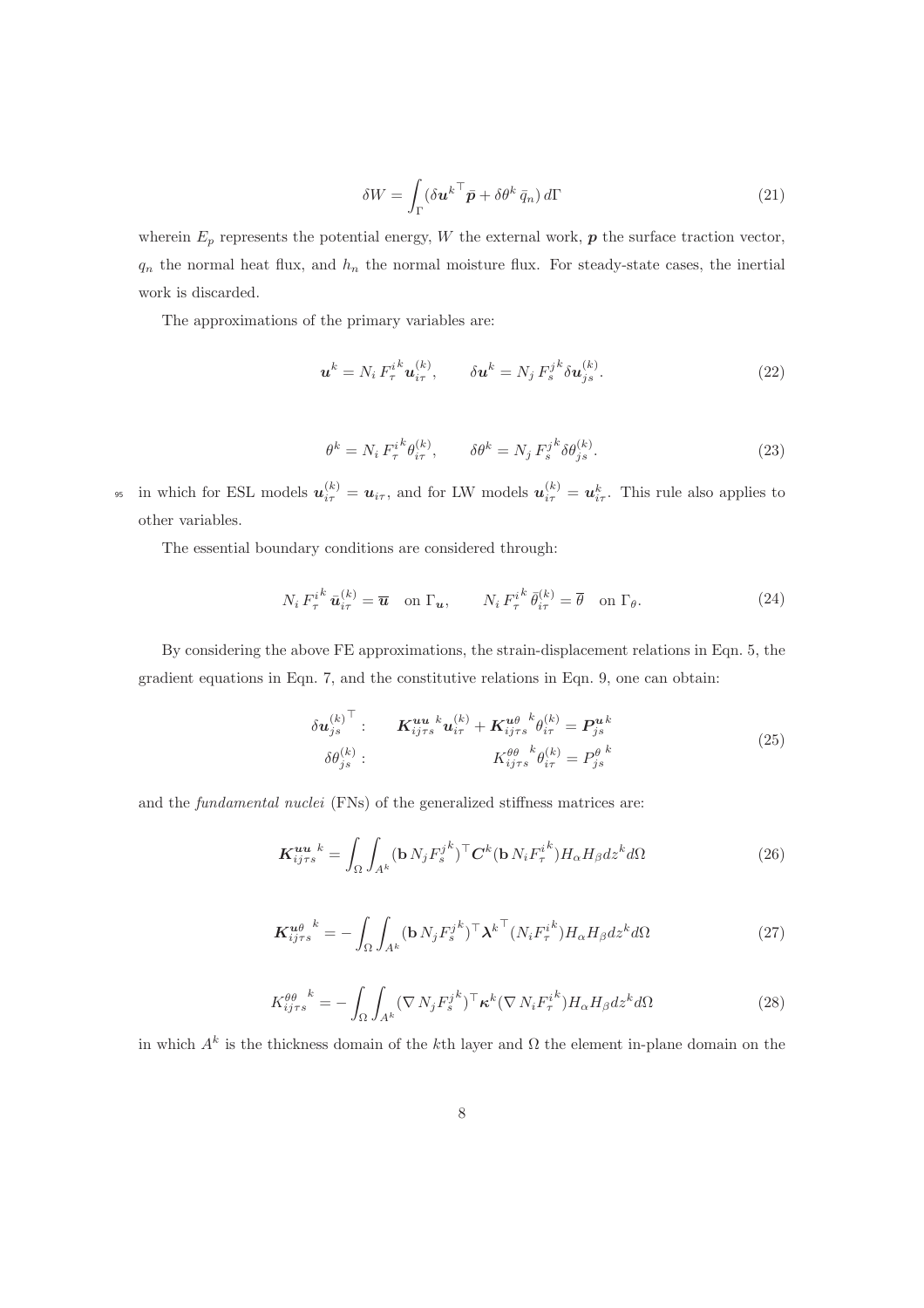middle surface. For examples of FNs for refined shell models, the reader is referred to the work of Li et al. [22].

External loads caused by the essential boundary conditions can be considered as:

$$
P_{js}^{\bar{u}^k} = -K_{ij\tau s}^{uu k} \bar{u}_{i\tau}^{(k)} - K_{ij\tau s}^{u\theta} \bar{\theta}_{i\tau}^{(k)}
$$
(29)

$$
P_{js}^{\bar{\theta}^{k}} = -K_{ij\tau s}^{\theta\theta} \bar{\theta}_{i\tau}^{(k)}
$$
\n(30)

FNs for the loads due to natural boundary conditions read:

$$
P_{js}^{\bar{p}k} = \int_{\Gamma_p} N_j F_s \bar{p} d\Gamma \quad \text{on } \Gamma_p \tag{31}
$$

$$
P_{js}^{\bar{q} k} = \int_{\Gamma_q} N_j F_s \bar{q}_n d\Gamma \quad \text{on } \Gamma_q \tag{32}
$$

Since the boundary conditions mentioned above are imposed on different external sub-surfaces, their load vectors can be assembled separately then summed up as:

$$
P^u = P^{\bar{u}} + P^{\bar{p}} \tag{33}
$$

$$
\boldsymbol{P}^{\theta} = \boldsymbol{P}^{\bar{\theta}} + \boldsymbol{P}^{\bar{q}} \tag{34}
$$

<sup>100</sup> The generalized stiffness matrix and load vector need to be assembled within each element, then on the whole FE model level. The assembly technique of CUF-based FE models has been elaborated by Li [21].

# *4.2. Enforcement of temperature boundary conditions*

To impose distributed temperature on the top or the bottom surfaces of hierarchical shell elements, one needs to consider:

$$
\bar{\theta}(\alpha,\beta) = N_i(\alpha,\beta) \bar{\theta}_i \tag{35}
$$

For shell elements adopting Lagrangian interpolation polynomials, since the nodal unknown  $\bar{\theta}_i$  is <sup>105</sup> the exact value of the temperature field, it is straightforward to impose the above boundary con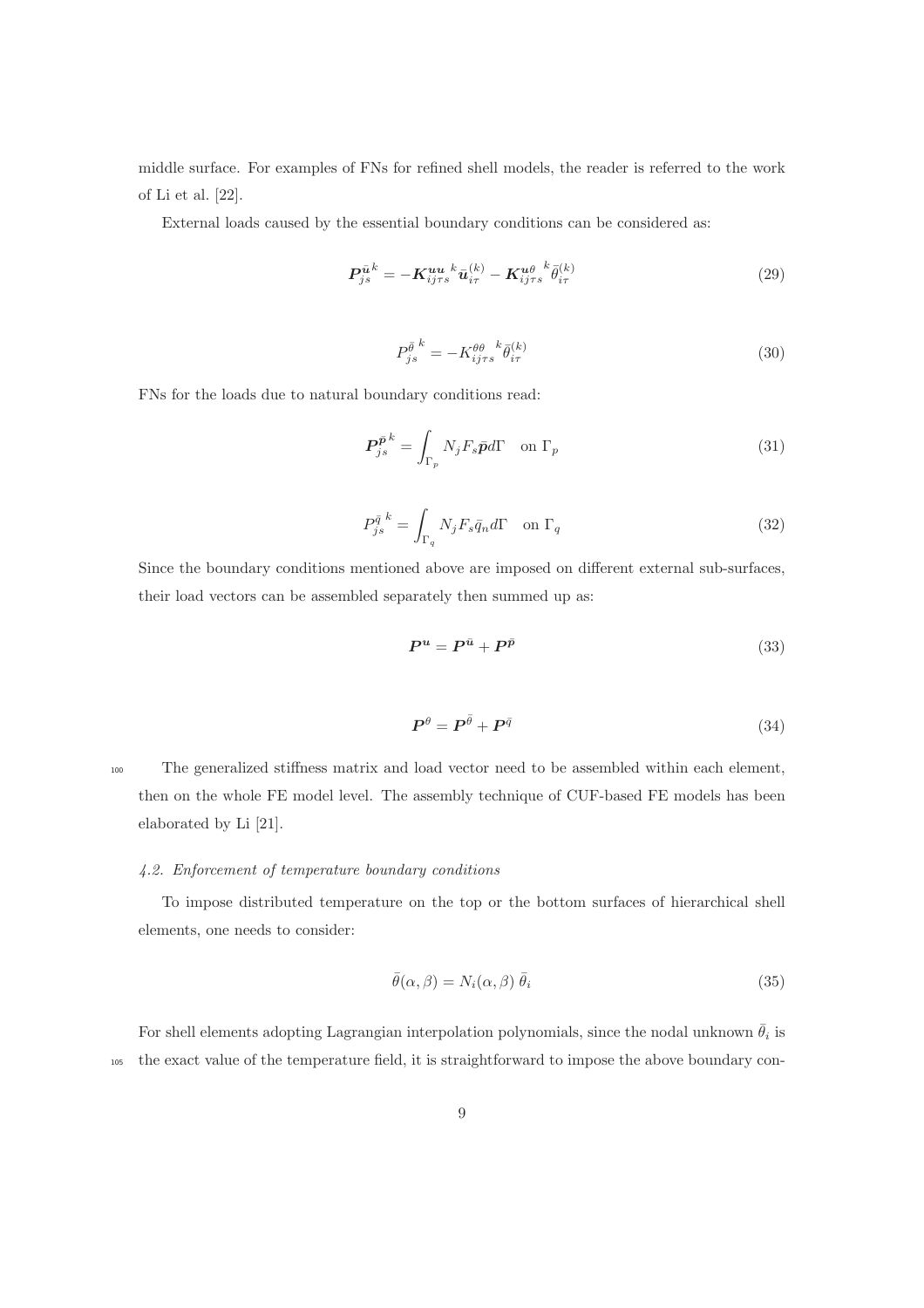ditions on FE models. However, for hierarchical elements,  $\bar{\theta}_i$  are merely mathematical weighting coefficients which need to be calculated to approximate the temperature boundary conditions to be enforced.

The procedure to calculate  $\bar{\theta}_i$  for hierarchical shell elements is, in essence, a curve-fitting <sup>110</sup> problem. To guarantee the approximation accuracy, the number of essential sampling points should be higher than the number of shape functions. In the present work, these unknowns are obtained through the Linear Least Squares (LLS). For hierarchical elements of order  $p$ , besides the four vertex nodes, the number of equally-spaced sampling points in each direction in the inplane domain is chosen to be  $p+4$ . After  $\bar{\theta}_i$  are obtained, by considering Eqn. 30, the temperature <sup>115</sup> boundary conditions can be imposed on the FE models.

# *4.3. Adaptive refinement*

The order of the elements and nodal kinematic assumptions are refined adaptively. The order of the hierarchical elements, the kinematic assumptions in the local critical region, the area of the local region, and the kinematic models refined in the non-critical zone, are one-by-one gradually <sup>120</sup> enhanced or enlarged until the desired relative difference between two consecutive simulation rounds is reached.

In the current work, the numerical convergence threshold  $\delta$  is chosen to be 1%, which means that the mathematical enhancement of the FE models stops when:

$$
\max\left(\left|\frac{u_i^{(M)} - u_i^{(M-1)}}{u_i^{(M)}}\right|, \left|\frac{\sigma_{ij}^{(M)} - \sigma_{ij}^{(M-1)}}{\sigma_{ij}^{(M)}}\right|\right) \le \delta \quad i = 1, 2, 3. \tag{36}
$$

in which  $M$  is the current round of simulation.

## 5. Results and discussion

In this section, the adopted FE models are first validated by comparing the FE results with <sup>125</sup> those obtained through analytical solutions for three example of multi-layered shells, then a two-layered spherical shell with local distributed temperature is simulated with NDK shell FE models. The numerical efficiency is assessed through the number of DOFs used and CPU time consumed. The distributed temperature boundary conditions are enforced on the hierarchical shell elements through the LLS approach.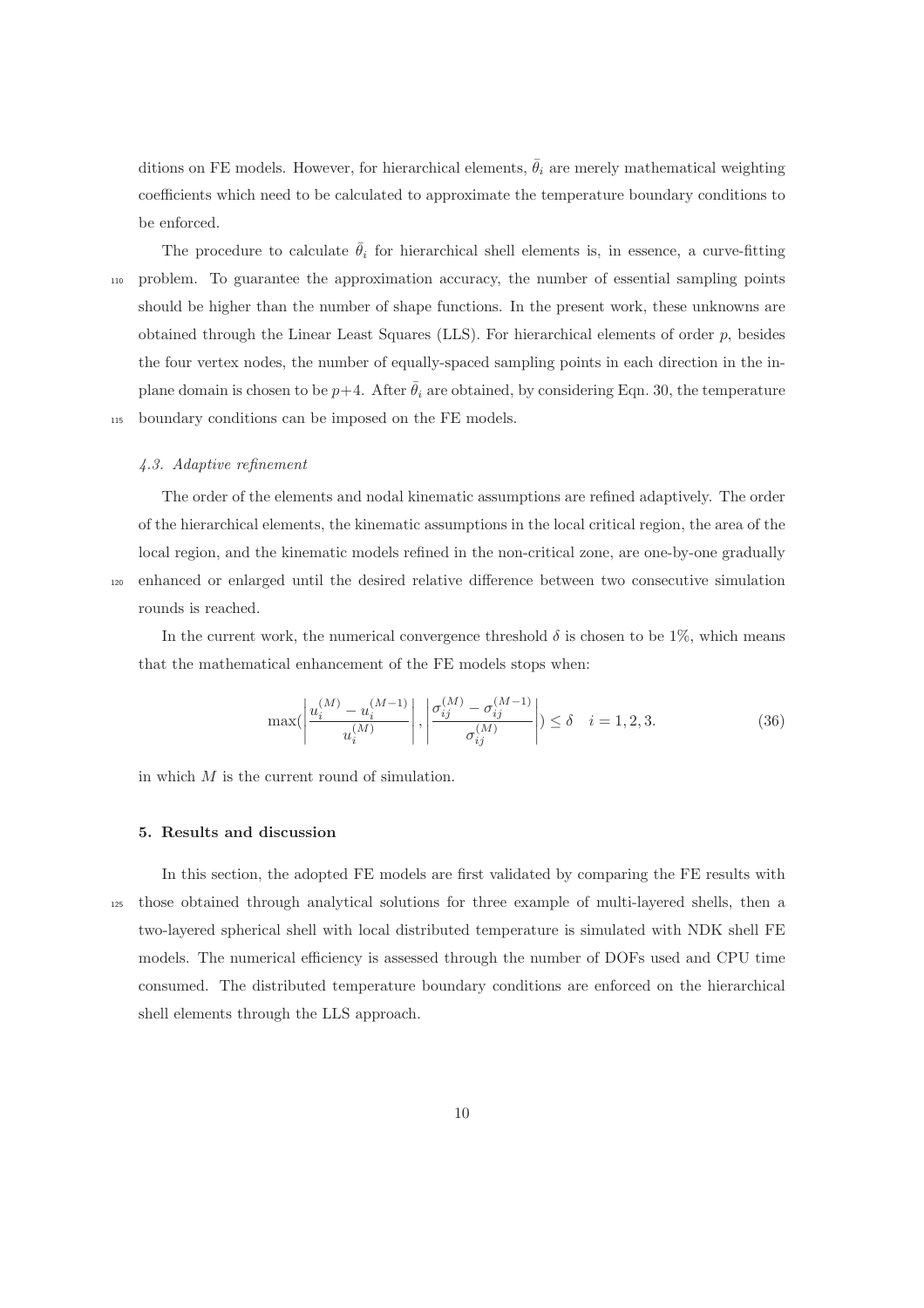### <sup>130</sup> *5.1. Heat conduction in hybrid five-layered cross-ply cylindrical shells*

Hybrid five-layered cylindrical shells are considered in the first numerical example, which focuses on the heat conduction simulation. The laminated shells, with the stacking sequence [PVDF/90°/0°/90°/PVDF], consist of a core with three equal-thickness graphite-epoxy layers and two external faces made of polyvinylidene fluoride (PVDF). Each PVDF layer takes onetenth of the total thickness, thus the ply thickness follows  $\left[\frac{h_0}{10}\right]\frac{4h_0}{15}\left(\frac{4h_0}{15}\right)\frac{4h_0}{15}$ . The thermal conductivities of the graphite-epoxy are  $k_{11} = 36.42 \text{W/mK}$ ,  $k_{22} = k_{33} = 0.96 \text{W/mK}$ , and of the PVDF layers  $k_{11} = k_{22} = k_{33} = 0.24 \text{W/mK}$ . The axial length of the cylindrical shells is  $L = 4 \text{m}$ and the radius  $R = 1m$ . The temperature rise on the bottom of the shells is constraint to be  $\theta(-\frac{h}{2}) = 0$ , and on the top surface, the imposed temperature follows:

$$
\theta(\alpha, \beta, \frac{h}{2}) = \theta_0 \cdot \sin(\frac{\pi \alpha}{L})
$$
\n(37)

in which  $\theta_0 = 1$ K.

Single-element FE models consisting of  $p$ -version shell elements with refined kinematics are built. Radius-to-thickness ratios  $R/h = 2.4$ , and 100 are considered. By increasing the element order and refining the kinematic assumptions gradually and considering a convergence threshold 135 of  $\delta = 0.01\%$  for the temperature, p5-HLP3 (fifth-order p-version element and third-order Legendre polynomials as thickness functions in the LW framework) has been chosen to provide the numerical estimation of temperature. Table 1 reports a comparison of the obtained temperature against reference solutions given by Kapuria et al. [14], Kulikov and Plotnikova [19], and Fig. 2 shows the through-thickness variation of temperature. It can be observed that the obtained <sup>140</sup> numerical results agree well with the reference solutions.

|                             |        | $\overline{z} = -0.4$ | $\bar{z}=0.4$ |         |  |
|-----------------------------|--------|-----------------------|---------------|---------|--|
| $R_\beta/h$                 |        | 100                   |               | 100     |  |
| Present                     | 0.2398 | 0.2511                | 0.7385        | 0.7511  |  |
| Kapuria et al. [14]         | 0.2398 | 0.2511                | 0.7385        | 0.7511  |  |
| Kulikov and Plotnikova [19] |        | 0.23984 0.25106       | 0.73853       | 0.75106 |  |

Table 1: Temperature rise in the five-layered cylindrical shell at  $L/2$  and  $\bar{z} = \pm 0.4$ .

*5.2. Spherical sandwich shell under the temperature field with a linear through-thickness profile*

This numerical example emphasizes on the thermo-mechanical coupling effects. The simply supported sandwich shells considered have the lamination sequence  $[0^{\circ}/\text{core}/0^{\circ}]$ , and the material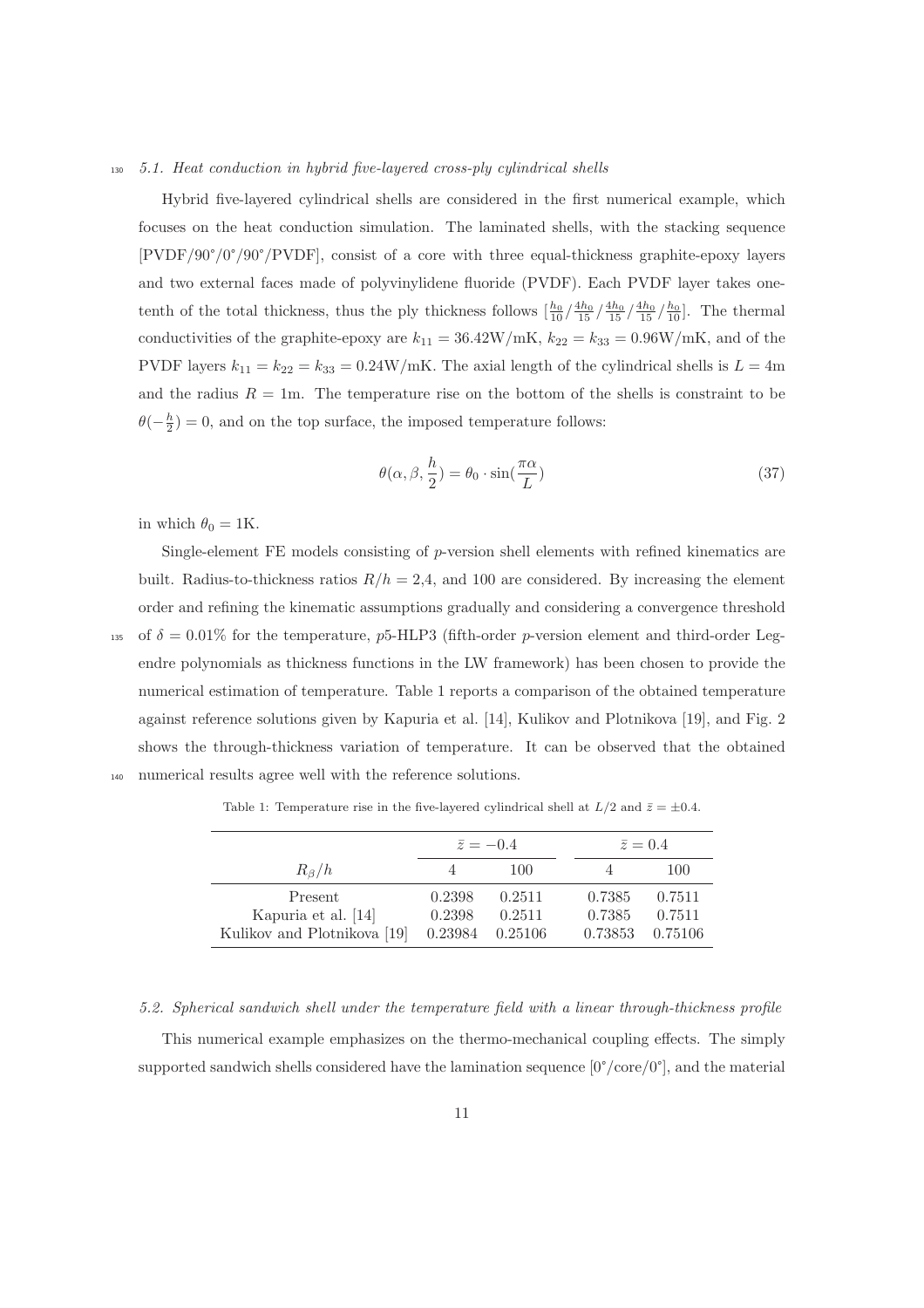

Figure 2: Through-thickness variation of temperature on the hybrid five-layered cylindrical shells with polyvinylidene fluoride (PVDF) layers. Numerical results obtained with the employed FE models are compared against the reference solutions.

properties are as in Table 2. The composite faces have equal thickness  $0.1h$ , where h is the total thickness of the shells. The lengths of the edges are  $a = b = 1$ m, and the radii of in the two in-plane direction are equal, which means  $R_{\alpha} = R_{\beta} = R$ . Radius-to-thickness ratios  $R/h = 5$ , 10, 20 and  $\infty$  (plate) are considered, and the length-to-thickness ratio analyzed include  $a/h = 4$ and 100. The assumed temperature field has a linear profile through the shell thickness and bi-sinusoidal in-plane distribution which means:

$$
\theta(\alpha, \beta, z) = (T_0 + \frac{z}{h} T_1) \cdot \sin(\frac{\pi \alpha}{a}) \sin(\frac{\pi \beta}{b})
$$
\n(38)

where  $T_0 = 0$ K and  $T_1 = 1$ K. As a result, the imposed temperature on the top surface is 0.5K and the bottom surface -0.5K. The adopted simply supported boundary conditions are:

$$
\alpha = 0, a: \quad v = 0, w = 0, \theta = 0;
$$
  
\n $\beta = 0, b: \quad u = 0, w = 0, \theta = 0.$ \n(39)

Table 2: Mechanical properties of the faces and core on the spherical sandwich shells.

|       | (GPa)  | (GPa) | $E_2, E_3$ $G_{12}, G_{13}$<br>(GPa) | $G_{23}$<br>(GPa) | $\nu_{12}, \nu_{13}, \nu_{23}$ | $\alpha_{22}$ | $\alpha_{11}, \alpha_{33}$<br>$(10^{-6}/\mathrm{K})$ $(10^{-6}/\mathrm{K})$ |
|-------|--------|-------|--------------------------------------|-------------------|--------------------------------|---------------|-----------------------------------------------------------------------------|
| Faces | 172.37 | 6.89  | 3.45                                 | 1.38              | 0.25                           | 20.0          | $1.0\,$                                                                     |
| Core  | 0.28   | 3.45  | 0.11                                 | 0.41              | 0.25                           | 2.0           | 0.1                                                                         |

A quarter of the structure is simulated by single-element  $FE$  models employing p-elements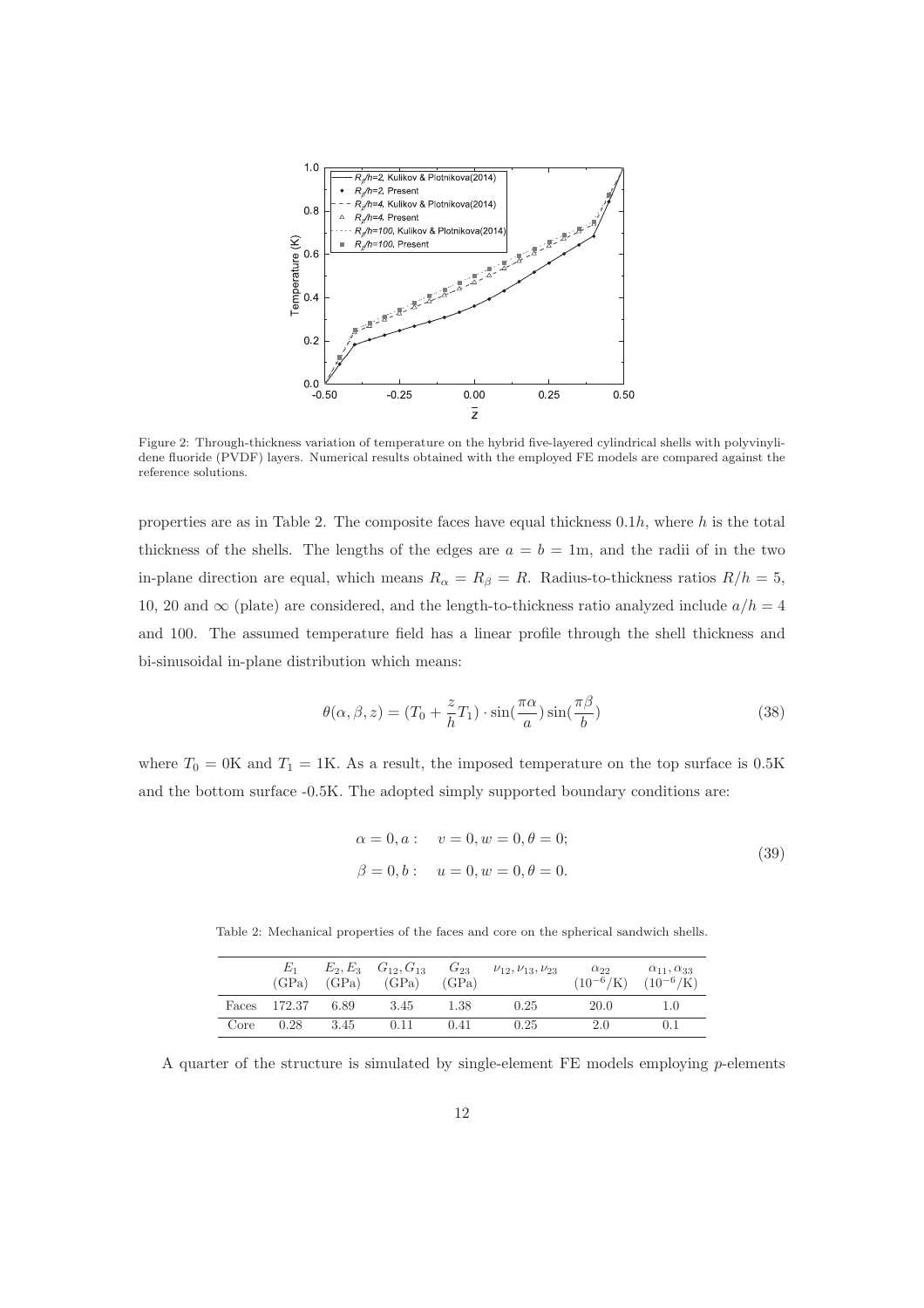and higher-order Legendre-type kinematics (HLE). Based on the convergence study, the FE model  $p11$ -HLE5 is chosen to provide the numerical results. The obtained numerical estimation

<sup>145</sup> of the deflection at the centroid of the shells have been summarized in Table 3. For comparison purposes, the results provided by Carrera et al. [3] using closed-form solutions based on LD4 (fourth-order Lagrange polynomials as thickness functions) and by Khare et al. [15] with a higher-order deformation model HOST12 have also been listed. A high agreement between the

present results and the reference solutions can be observed, which demonstrates that the thermo-<sup>150</sup> mechanical coupling effects are appropriately considered in the proposed models.

Table 3: Displacement estimations on the spherical sandwich shells under the temperature field with a linear through-thickness profile.

| R/h         |                        | 5      | 10     | 20     | Plate  |
|-------------|------------------------|--------|--------|--------|--------|
| $a/h=4$     | Present                | 4.3496 | 4.3730 | 4.3789 | 4.3809 |
|             | $LD4$ [3]              | 4.3426 | 4.3657 | 4.3715 | 4.3735 |
|             | HOST12 <sup>[15]</sup> | 4.2032 | 4.2343 | 4.2422 | 4.2448 |
| $a/h = 100$ | Present                | 0.8630 | 1.4111 | 1.6767 | 1.7890 |
|             | $LD4$ [3]              | 0.8637 | 1.4118 | 1.6774 | 1.7896 |
|             | HOST12 <sup>[15]</sup> | 0.8780 | 1.4368 | 1.7077 | 1.8221 |

## *5.3. Composite cylindrical panels with imposed temperature on top and bottom surfaces*

Two-layered cylindrical panels with lamination sequence [0°/90°] (from bottom to top, with equal thickness) under enforced temperature on the external surfaces are studied. The dimensions of the cylindrical panels are: length and width  $a = b = 0.1$ m, radii  $R_{\alpha} = 0.1$ m and  $R_{\beta} = \infty$ . Radius-to-thickness ratios  $R_{\alpha}/h = 2,10$  and 500 are investigated. On the bottom surface, the imposed temperature is  $\theta_0(\alpha,\beta,-\frac{h}{2})=0$ K, and on the top surface  $\theta_0(\alpha,\beta,\frac{h}{2})$  follows:

$$
\theta_0(\alpha, \beta, \frac{h}{2}) = \theta_M \cdot \sin(\frac{\pi \alpha}{a}) \sin(\frac{\pi \beta}{b})
$$
\n(40)

in which  $\theta_M = 50$ K. The panels are simply supported, and the boundary conditions follow Eqn. 39.

The mechanical and thermal properties of the lamina, set by referring to the work of Jacquemin 155 and Vautrin [12], are given in Table 4. The heat conduction coefficients  $(\kappa_{11}, \kappa_{22}, \text{ and } \kappa_{33})$  are assumed with reference to the work of Hicks [11].

With the help of the symmetric boundary conditions, a quarter of the shell is simulated by single-element models employing a hierarchical shell element. The convergence error threshold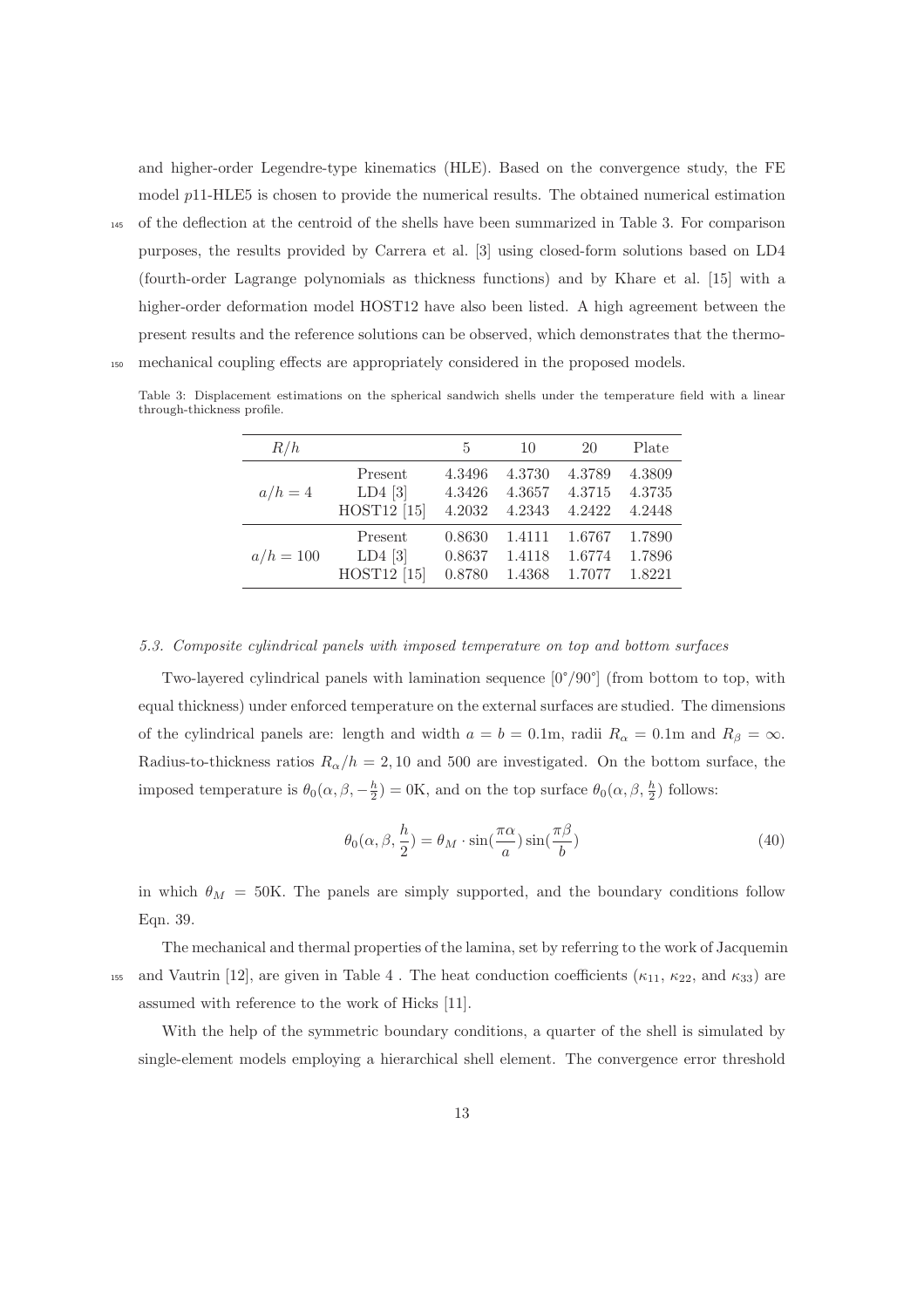Table 4: Mechanical properties of T300/5208 composite lamina.

| $E_1$ |      | $E_2, E_3$ $G_{12}, G_{13}$ $G_{23}$ $\nu_{12}, \nu_{13}$ $\nu_{23}$<br>$(GPa)$ $(GPa)$ $(GPa)$ $(GPa)$ |      |      |      | $\alpha_{11}$ | $\alpha_{22}, \alpha_{33}$<br>$(10^{-6}/\text{K})$ $(10^{-6}/\text{K})$ $(\text{W/mK})$ $(\text{W/mK})$ | $\kappa_{11}$ | $\kappa_{22}, \kappa_{33}$ |
|-------|------|---------------------------------------------------------------------------------------------------------|------|------|------|---------------|---------------------------------------------------------------------------------------------------------|---------------|----------------------------|
| 181   | 10.3 | 7.17                                                                                                    | 2.39 | 0.28 | 0.43 | 0.02          | 22.5                                                                                                    | 4.6           |                            |

- for this case is chosen to be  $\delta = 0.1\%$ . In Table 5, in which pm-HLEn indicate a FE model 160 with mth-order hierarchical element adopting n-th order HLE as thickness functions. As shown in Table 5, the order of the shape functions is first increased, then the order of the thickness functions are enhanced until the numerical convergence is achieved. The final results obtained for  $R_\beta/h = 2, 10, 500$  are summarized in Table 6. For comparison purposes, the results obtained with nine-node Lagrangian elements (Q9) are also reported. For the thin shells with  $R_\beta/h = 10$ <sup>165</sup> and 500, to mitigate the shear and membrane locking phenomena, the Mixed Interpolation of Tensorial Components (MITC) technique is applied to Q9 elements, leading to MITC9 elements. First-order Shear Deformation Theory (FSDT) is also tested. The numerical efficiency of FE models is assessed through the number of degrees of freedom (DOFs) and the relative CPU time  $\bar{t}$ , which is measured by dividing the CPU time consumed by the single-element model p2-HLE1.
- <sup>170</sup> The reference solutions were presented by Cinefra et al. [6]. Through-thickness variations of transverse stresses  $\sigma_{\alpha z}$ ,  $\sigma_{\beta z}$ , and  $\sigma_{zz}$  are reported in Fig. 3, wherein the stresses for the cylindrical panels with  $R_\beta/h = 500$  are amplified certain times for the convenience of observation.
- From Table 5, it can be observed that the p-refinement is more convenient to conduct than the h-refinement. By simply increasing the order of the shape functions without re-meshing, the <sup>175</sup> numerical accuracy can be improved. Meanwhile, the p-refinement requires a fewer number of increased DOFs in each enhancement step than  $h$ -refinement, which is more promising to lead to optimal numerical efficiency. Fig. 3 shows that the CUF-based refined shell FE models used in the present work are capable of giving numerical results with 3D accuracy.
- As summarized in Table 6, the numerical results obtained with CUF-based refined FE models <sup>180</sup> through the adaptive refinement are in agreement with those given by analytical solutions as presented by Cinefra et al. [6], and slight differences can be observed on the thick cylindrical panel with  $R_\beta/h = 2$ . Fig. 4 compares the temperature profiles through the thickness of the shells obtained by the coupled thermo-mechanical models and those provided by Cinefra et al. [6]. For the cylindrical panels with  $R_\beta/h = 2$  and 10, the temperature profiles achieved in different
- <sup>185</sup> approaches are marginally different.

It should be noted that in the coupled thermo-mechanical FE models in the present work,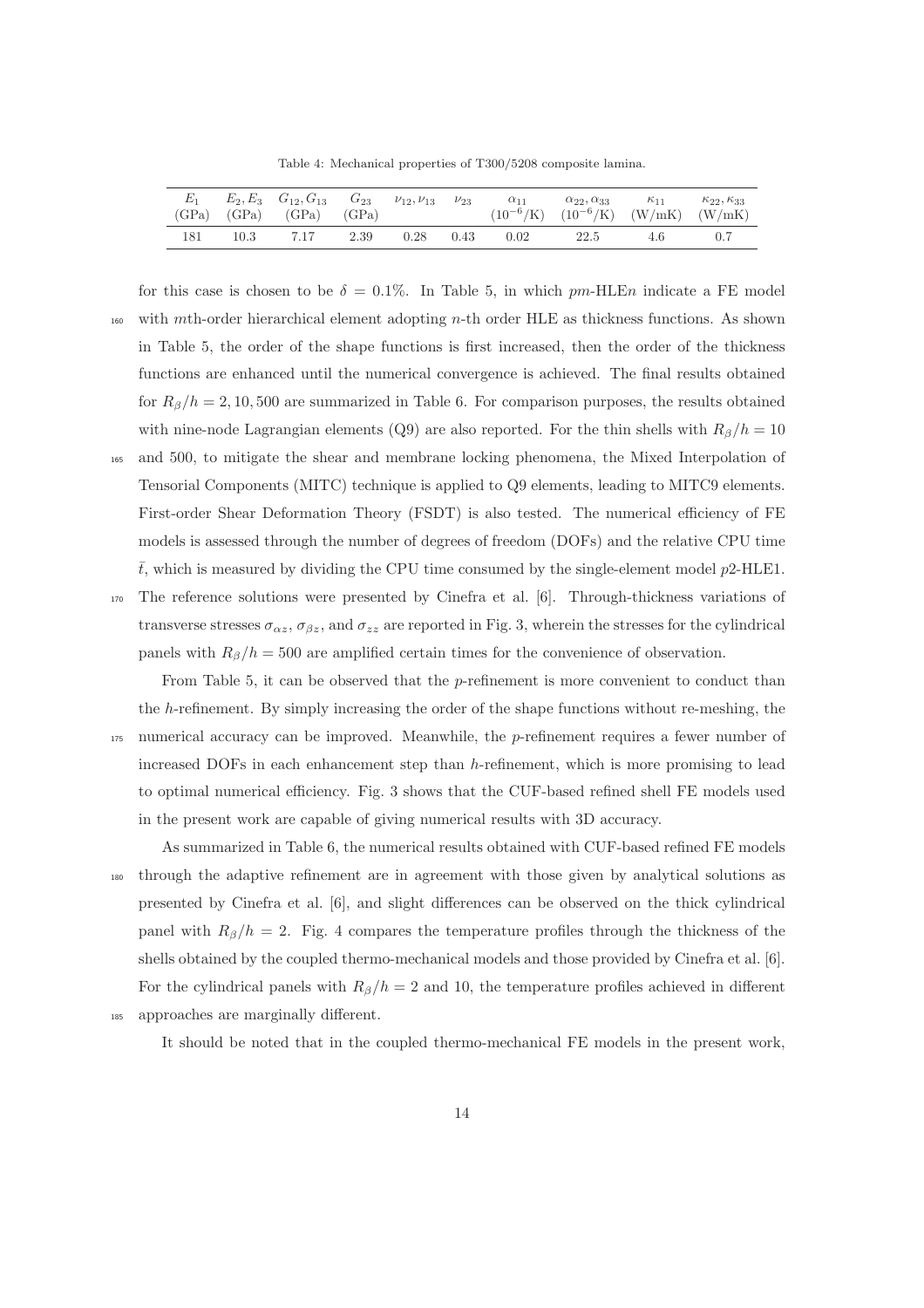| Mesh         | $N_i$ | $F_{\tau}$                        | $w/10^{-3}$ mm<br>$(\frac{a}{2}, \frac{b}{2}, \frac{h}{2})$ | $\sigma_{\alpha\alpha}$ /KPa<br>$\left(\frac{a}{2},\frac{b}{2},\frac{h}{2}\right)$ | $\sigma_{\beta\beta}/\text{KPa}$<br>$(\frac{a}{2},\frac{b}{2},\frac{h}{2})$ | $\sigma_{\alpha\beta}/\text{kPa}$<br>$(a, b, -\frac{h}{2})$ | $\sigma_{\alpha z}$ /KPa<br>$(a, \frac{b}{2}, \frac{h}{4})$ | $\sigma_{\beta z}$ /KPa<br>$\left(\frac{a}{2},b,\frac{h}{4}\right)$ | $\sigma_{zz}$ /KPa<br>$(\frac{a}{2}, \frac{b}{2}, 0)$ | <b>DOFs</b> | CPU time<br>Ŧ |
|--------------|-------|-----------------------------------|-------------------------------------------------------------|------------------------------------------------------------------------------------|-----------------------------------------------------------------------------|-------------------------------------------------------------|-------------------------------------------------------------|---------------------------------------------------------------------|-------------------------------------------------------|-------------|---------------|
| $1\times1$   | p2    | HLE1                              | 6.552                                                       | $-13645$                                                                           | 595.2                                                                       | $-27.81$                                                    | $-44.45$                                                    | $-177.7$                                                            | $-5203$                                               | 96          | 1.0           |
| $1\times1$   | p3    | HLE1                              | 8.477                                                       | $-13158$                                                                           | 205.6                                                                       | $-54.58$                                                    | $-21.11$                                                    | $-101.7$                                                            | $-4959$                                               | 144         | 1.0           |
| $1\times1$   | p4    | HLE1                              | 8.327                                                       | $-13244$                                                                           | $-421.3$                                                                    | 62.91                                                       | 9.79                                                        | $-11.15$                                                            | $-5113$                                               | 204         | 1.1           |
| $1\times1$   | p5    | HLE1                              | 8.314                                                       | $-13271$                                                                           | $-347.1$                                                                    | 47.70                                                       | 16.66                                                       | $-1.065$                                                            | $-5157$                                               | 276         | 1.1           |
| $1\times1$   | p6    | HLE1                              | 8.330                                                       | $-13272$                                                                           | $-293.1$                                                                    | 47.08                                                       | 15.52                                                       | $-2.457$                                                            | $-5157$                                               | 360         | 1.2           |
| $1\times1$   | p7    | HLE1                              | 8.327                                                       | $-13271$                                                                           | $-293.2$                                                                    | 47.40                                                       | 15.49                                                       | $-2.500$                                                            | $-5156$                                               | 456         | 1.3           |
| $1\times1$   | p8    | HLE1                              | 8.327                                                       | $-13271$                                                                           | $-294.3$                                                                    | 47.43                                                       | 15.50                                                       | $-2.481$                                                            | $-5156$                                               | 564         | 1.4           |
| $1\times1$   | p9    | HLE1                              | 8.327                                                       | $-13271$                                                                           | $-294.3$                                                                    | 47.42                                                       | 15.50                                                       | $-2.481$                                                            | $-5156$                                               | 684         | 1.6           |
| $1\times1$   | p9    | HLE2                              | 8.227                                                       | $-11024$                                                                           | 1765                                                                        | 40.52                                                       | 14.57                                                       | $-2.803$                                                            | 9.468                                                 | 1140        | 1.9           |
| $1\times1$   | p9    | HLE3                              | 8.227                                                       | $-11025$                                                                           | 1764                                                                        | 40.52                                                       | 15.07                                                       | $-3.355$                                                            | 8.150                                                 | 1596        | 2.3           |
| $1\times1$   | p9    | HLE4                              | 8.227                                                       | $-11025$                                                                           | 1764                                                                        | 40.52                                                       | 15.07                                                       | $-3.355$                                                            | 8.160                                                 | 2052        | 2.8           |
| $1\times1$   | p9    | HLE5                              | 8.227                                                       | $-11025$                                                                           | 1764                                                                        | 40.52                                                       | 15.07                                                       | $-3.355$                                                            | 8.160                                                 | 2508        | 3.3           |
| $5\times5$   | MITC9 | HLE5                              | 8.228                                                       | $-11020$                                                                           | 1807                                                                        | 41.30                                                       | 15.15                                                       | $-3.385$                                                            | 8.263                                                 | 5324        | 8.3           |
| $10\times10$ | MITC9 | HLE5                              | 8.227                                                       | $-11024$                                                                           | 1775                                                                        | 40.69                                                       | 15.10                                                       | $-3.362$                                                            | 8.162                                                 | 19404       | 24.3          |
| $1\times1$   | p9    | <b>FSDT</b>                       | $1.933^{-4}$                                                | $-2.046$                                                                           | $-1.577$                                                                    | $1.234\times10^{-2}$                                        | $1.017\times10^{-3}$                                        | $2.999\times10^{-3}$                                                |                                                       | 380         | 1.4           |
|              |       | Cinefra et al. (2017)(Analytical) | 8.2246                                                      | $-11025$                                                                           |                                                                             |                                                             | 15.070                                                      |                                                                     |                                                       |             |               |

Table 5: Displacement and stress estimations on the two-layered cylindrical panels with  $R_\beta/h = 500$ .

the temperature and displacement solutions are both treated as primary variables in the FE formulations and the equation system is solved in one step. While in the reference work [6], first the through-thickness temperature profile is achieved by solving the heat conduction equation <sup>190</sup> through a combination of hyperbolic sine and cosine series, then in an *a priori* way, the 3D temperature field is obtained by means of multiplying the temperature profile by the in-plane bi-sinusoidal distribution. Such solutions do not work rigorously for thick curved structures.

FSDT fails in giving reasonable numerical approximations in the tested cases even for the thin cylindrical panel with  $R_\beta/h = 500$  mainly due to its incapabilities in rendering the temperature <sup>195</sup> distribution through the thickness. MITC9 elements with hierarchical Legendre expansions as thickness functions can achieve comparable accuracy as the hierarchical shell elements but at the cost of more DOFs and higher computational time consumption.

Table 6: Displacement and stress estimations on the two-layered cylindrical panels with various  $R_\beta/h$  values.

| $R_\beta/h$    | Mesh                                     | $N_i$             | $F_{\tau}$                        | $w/10^{-3}$ mm<br>$\left(\frac{a}{2},\frac{b}{2},\frac{h}{2}\right)$ | $\sigma_{\alpha\alpha}$ /KPa<br>$\left(\frac{a}{2},\frac{b}{2},\frac{h}{2}\right)$ | $\sigma_{\beta\beta}/\text{KPa}$<br>$(\frac{a}{2},\frac{b}{2},\frac{h}{2})$ | $\sigma_{\alpha\beta}/\text{KPa}$<br>$(a, b, -\frac{h}{2})$ | $\sigma_{\alpha z}$ /KPa<br>$(a, \frac{b}{2}, \frac{h}{4})$ | $\sigma_{\beta z}$ /KPa<br>$\left(\frac{a}{2},b,\frac{h}{4}\right)$ | $\sigma_{zz}/\text{KPa}$<br>$(\frac{a}{2}, \frac{b}{2}, 0)$ | <b>DOFs</b>          | CPU time           |
|----------------|------------------------------------------|-------------------|-----------------------------------|----------------------------------------------------------------------|------------------------------------------------------------------------------------|-----------------------------------------------------------------------------|-------------------------------------------------------------|-------------------------------------------------------------|---------------------------------------------------------------------|-------------------------------------------------------------|----------------------|--------------------|
|                | $1\times1$<br>$1\times1$                 | p7<br>p7          | <b>FSDT</b><br>HLE8               | 0.3012<br>16.91                                                      | $-393.7$<br>$-6923$                                                                | 371.2<br>9619                                                               | 149.7<br>$-44.79$                                           | 2.233<br>529.4                                              | $-3.984$<br>$-1112.0$                                               | 5.482<br>271.9                                              | 266<br>2584          | 1.2<br>3.2         |
| $\overline{2}$ | $5\times5$                               | Q9                | HLE8                              | 16.90                                                                | $-6898$                                                                            | 9709                                                                        | $-45.16$                                                    | 526.2                                                       | $-1123$                                                             | 273.9                                                       | 8228                 | 5.3                |
|                |                                          |                   | Cinefra et al. (2017)(Analytical) | 16.403                                                               | $-7073.4$                                                                          |                                                                             |                                                             | 541.76                                                      |                                                                     |                                                             |                      |                    |
| 10             | $1\times1$<br>$1\times1$<br>$10\times10$ | p9<br>p9<br>MITC9 | <b>FSDT</b><br>HLE5<br>HLE5       | 0.1999<br>18.67<br>18.67                                             | $-84.43$<br>$-8934$<br>$-8929$                                                     | 49.08<br>8950<br>8975                                                       | 27.63<br>1113<br>1118                                       | 1.486<br>545.4<br>546.5                                     | 1.683<br>$-497.9$<br>$-499.0$                                       | 1.179<br>342.8<br>343.9                                     | 399<br>2508<br>19404 | 1.5<br>3.4<br>23.9 |
|                | Cinefra et al. (2017)(Analytical)        |                   | 18.570                            | $-8957.6$                                                            |                                                                                    |                                                                             | 543.49                                                      |                                                             |                                                                     |                                                             |                      |                    |
| 500            | $1\times1$<br>$1\times1$<br>$10\times10$ | p9<br>p9<br>MITC9 | <b>FSDT</b><br>HLE5<br>HLE5       | $1.933^{-4}$<br>8.227<br>8.227                                       | $-2.046$<br>$-11025$<br>$-11024$                                                   | $-1.577$<br>1764<br>1775                                                    | $1.234\times10^{-2}$<br>40.52<br>40.69                      | $1.017\times10^{-3}$<br>15.07<br>15.10                      | $2.999\times10^{-3}$<br>$-3.355$<br>$-3.362$                        | 8.160<br>8.162                                              | 399<br>2508<br>19404 | 1.4<br>3.3<br>24.3 |
|                |                                          |                   | Cinefra et al. (2017)(Analytical) | 8.2246                                                               | $-11025$                                                                           |                                                                             |                                                             | 15.070                                                      |                                                                     |                                                             |                      |                    |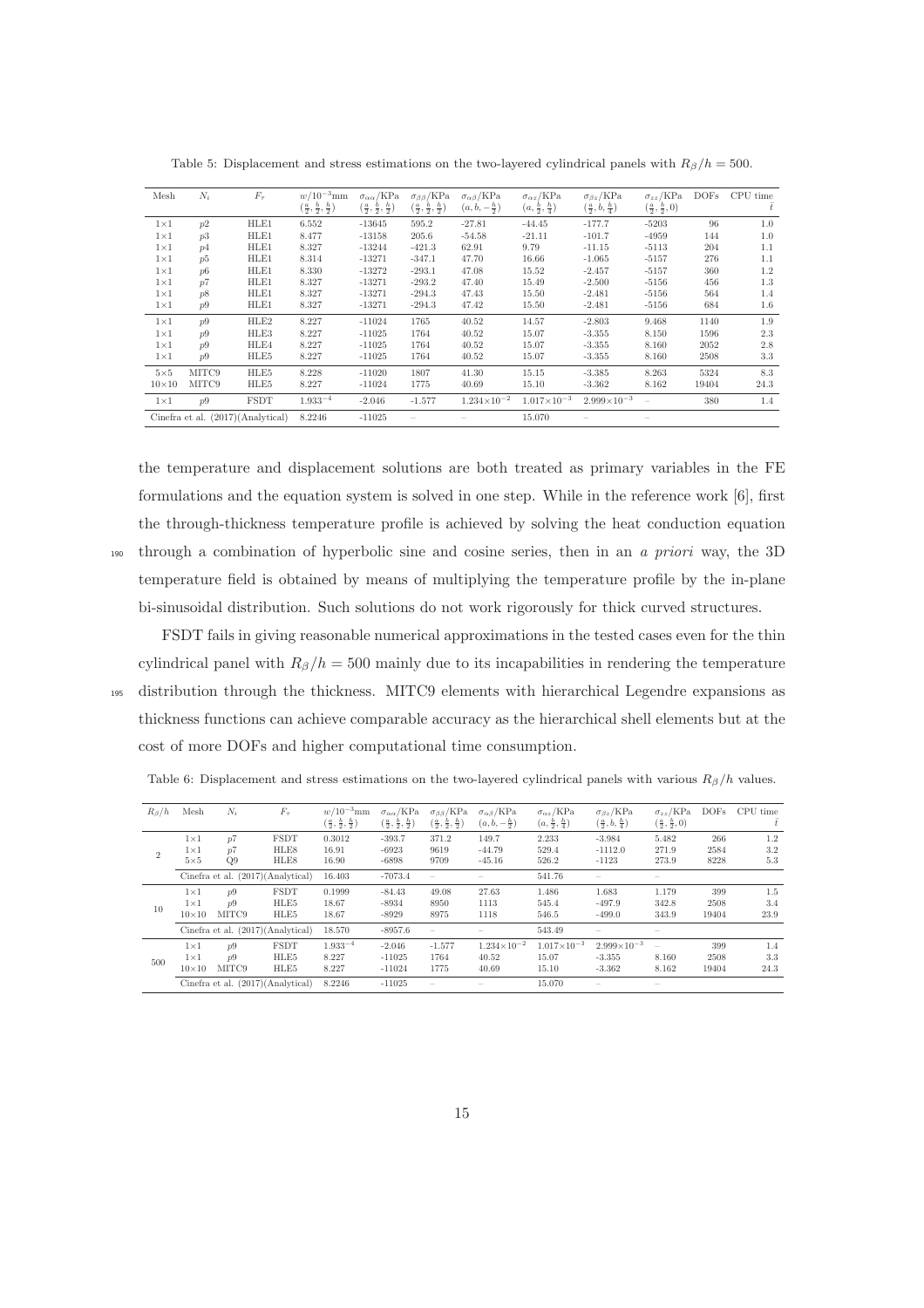

Figure 3: Through-thickness variation of transverse stresses on the two-layered cylindrical panels with imposed temperature on top and bottom surfaces. Radius-to-thickness ratios  $R_\beta/h = 2$ , 10, and 500, are considered. FE models adopt p-version shape functions and hierarchical Legendre expansions (HLE) as thickness functions.



Figure 4: Through-thickness variation of temperature on the two-layered cylindrical panels with  $R_\beta/h = 2$ , 10, and 500. Numerical results obtained with the employed FE models are compared against the reference solutions.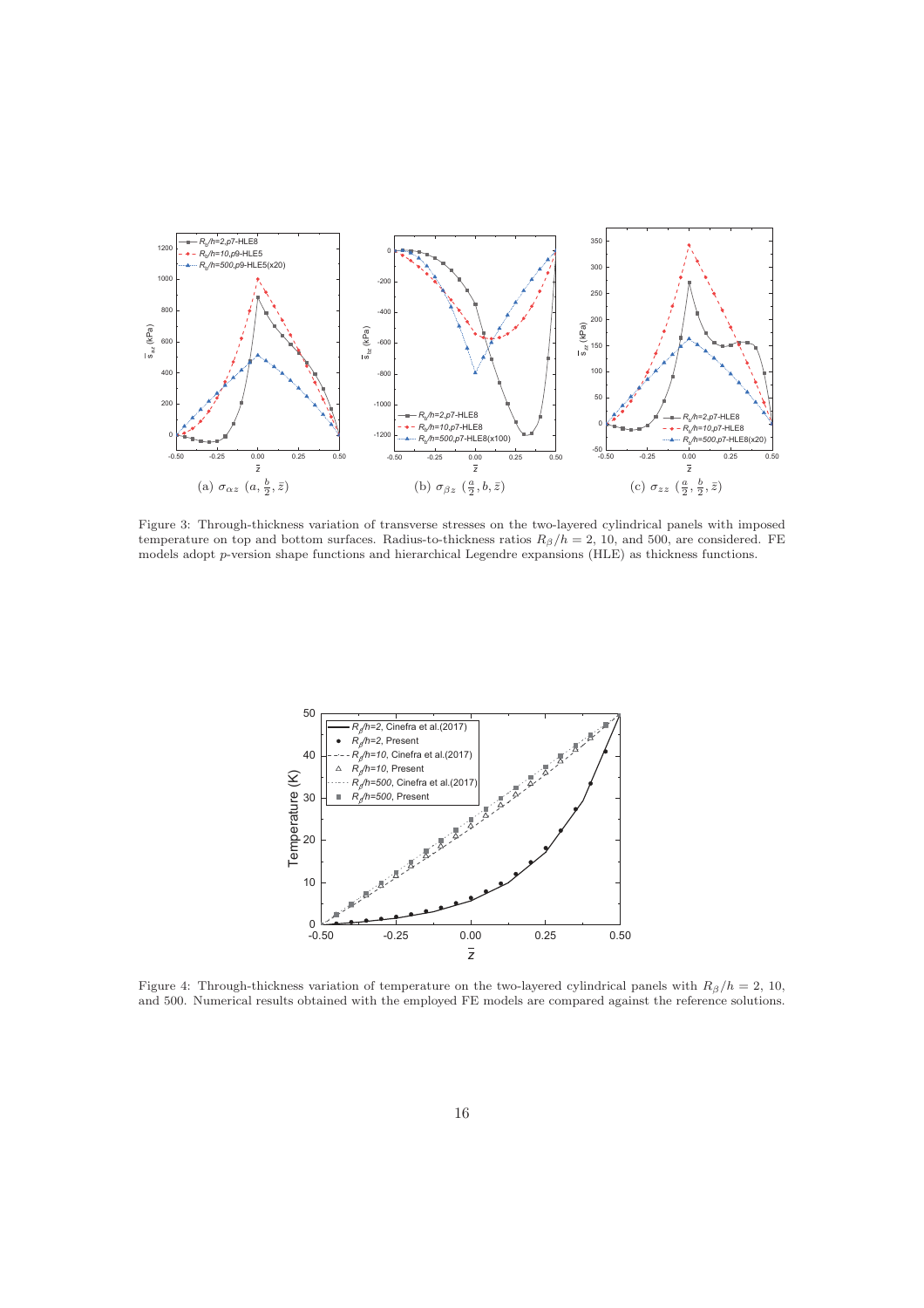### *5.4. A two-layered spherical shell under local distributed temperature*

A two-layered laminated spherical shell with lamination sequence [0°/90°] under temperature <sup>200</sup> imposed on the local region on the top surface is considered. The lamination sequence is  $[0^{\circ}/90^{\circ}]$ (from bottom to top), and the two layers have equal thickness. The shell has length and width  $a = b = 0.1$ m, radii  $R = R_{\alpha} = R_{\beta} = 0.1$ m, and radius-to-thickness ratio  $R/h = 20$ . The lamina properties are the same as in Table 4 in Section 5.3.

The local region covers  $\frac{1}{5} \times \frac{1}{5}$  of the central area on the top surface, and the temperature distribution follows:

$$
\theta_0(\alpha, \beta, \frac{h}{2}) = \theta_M \cdot \sin(\frac{\pi \alpha}{5a}) \sin(\frac{\pi \beta}{5b}) \qquad \alpha \in \left[\frac{2a}{5}, \frac{3a}{5}\right], \beta \in \left[\frac{2a}{5}, \frac{3b}{5}\right].
$$
 (41)

where the magnitude of the temperature is  $\theta_M$ =50K. On the bottom surface and in the rest area

<sup>205</sup> on the top surface, the temperature is constrained to be zero. The boundary conditions on the edges are set according to Eqn. 39.

A quarter of the structure is models with  $5 \times 5$  hierarchical shell elements with the help of symmetric boundary conditions. Fist of all, the kinematic model is set to be FSDT, and the order of the hierarchical elements is increased. Secondly, the local region which covers only one <sup>210</sup> element is simulated with refined LW models adopting progressively refined LW models with HLE and the non-critical area modeled with FSDT, leading to FE models denoted as FSDT-HLE $n^{\times 1}$ , see Fig. 5(a). And then, the locally refined region is expanded to the range of  $2 \times 2$  elements, and the corresponding FE models are represented by FSDT-HLE $n^{\times 4}$ , as illustrated in Fig. 5(b). Finally, in the non-critical area, the employed kinematics is switched to ESL models adopting <sup>215</sup> TE2 (second-order Taylor Expansions). Considering the in-compatibility of LW and ESL models,

the threshold of the relative difference between two rounds is chosen to be  $\delta \leq 10.0\%$ , which lead to a reasonable estimation of most of the stresses.

The results obtained are summarized in Table 7. Note that the relative CPU time reported is measured with reference to the time consumption of the model p2-FSDT, similarly to the <sup>220</sup> previous case in Section 5.3. From Table 7, it can be observed that eighth-order elements can give good in-plane approximations, and HLE5 used on the  $2\times 2$  local region can lead to reasonably good estimation of the structural responses. The refinement of kinematic models in the outlying zone can also help to improve simulation accuracy. The NDK model  $TE2-HLE5^{\times 4}$  provides comparable accuracy with the uniformly refined model HLE5, yet with a significantly reduced

225 number of DOFs and CPU time consumption. Figs. 6 and 7 compare the temperature and  $\sigma_{\alpha z}$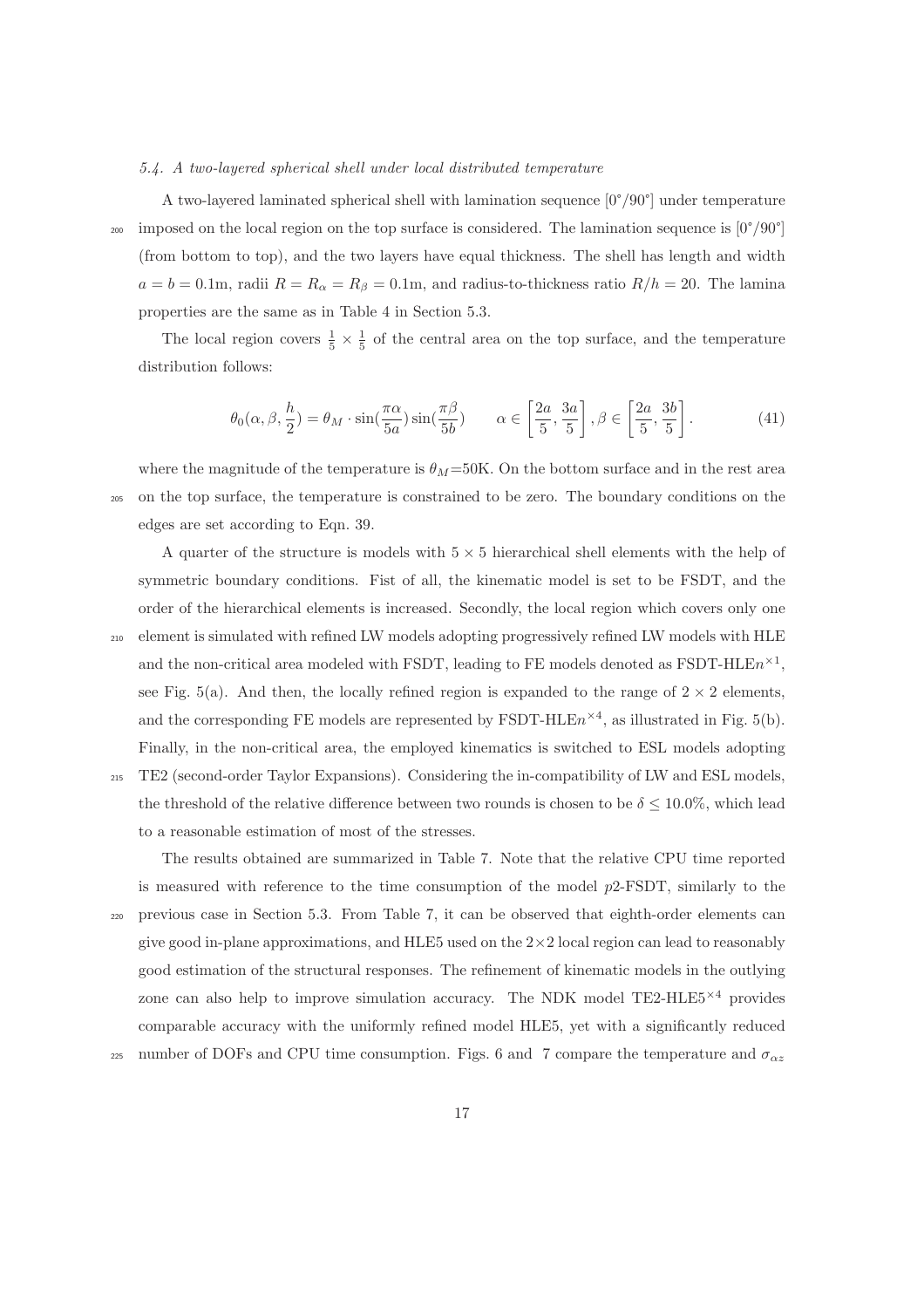

Figure 5: FE models with variable FSDT/HLEn nodal kinematics for the two-layered cylindrical shell under local distributed temperature. The region with nth-order HLE thickness functions in FE model (a) covers one element; in FE model (b) it covers four elements.

| $N_i$ | $F_{\tau}$                     | $w/10^{-3}$ mm                          | $\sigma_{\alpha\alpha}$ /KPa            | $\sigma_{\beta\beta}/\text{kPa}$        | $\sigma_{\alpha\beta}/\text{KPa}$                | $\sigma_{\alpha z}$ /KPa           | $\sigma_{\beta z}$ /KPa          | $\sigma_{zz}/\text{KPa}$        | DOFs  | <b>CPU</b><br>time |
|-------|--------------------------------|-----------------------------------------|-----------------------------------------|-----------------------------------------|--------------------------------------------------|------------------------------------|----------------------------------|---------------------------------|-------|--------------------|
|       |                                | $(\frac{a}{2},\frac{b}{2},\frac{h}{2})$ | $(\frac{a}{2},\frac{b}{2},\frac{h}{2})$ | $(\frac{a}{2},\frac{b}{2},\frac{h}{2})$ | $(\frac{23a}{40}, \frac{23b}{40}, -\frac{h}{2})$ | $(a, \frac{11b}{20}, \frac{h}{4})$ | $(\frac{11a}{20},b,\frac{h}{4})$ | $(\frac{a}{2}, \frac{b}{2}, 0)$ |       | Ŧ                  |
| p2    | <b>FSDT</b>                    | 0.01522                                 | $-38.11$                                | 45.36                                   | $-3.378$                                         | 0.6302                             | 1.556                            | 0.1068                          | 672   | 1.0                |
| p3    | <b>FSDT</b>                    | 0.01511                                 | $-37.64$                                | 39.41                                   | $-3.689$                                         | 0.2622                             | 0.3914                           | 0.1494                          | 1092  | 2.5                |
| p4    | <b>FSDT</b>                    | 0.01532                                 | $-39.91$                                | 32.90                                   | $-3.972$                                         | 0.1487                             | 0.06048                          | 0.2575                          | 1687  | 4.2                |
| p5    | <b>FSDT</b>                    | 0.01539                                 | $-40.11$                                | 33.01                                   | $-4.026$                                         | 0.1251                             | $-0.00423$                       | 0.2621                          | 2457  | 6.0                |
| p6    | <b>FSDT</b>                    | 0.01540                                 | $-39.97$                                | 33.59                                   | $-4.060$                                         | 0.1384                             | 0.03509                          | 0.2548                          | 3402  | 6.3                |
| p7    | <b>FSDT</b>                    | 0.01540                                 | $-39.96$                                | 33.59                                   | $-4.070$                                         | 0.1374                             | 0.03198                          | 0.2538                          | 4522  | 9.9                |
| p8    | <b>FSDT</b>                    | 0.01540                                 | $-39.96$                                | 33.58                                   | $-4.072$                                         | 0.1374                             | 0.03204                          | 0.2542                          | 5817  | 15.4               |
| p8    | $FSDT-HLE1\times 1$            | 4.357                                   | $-10134$                                | 5523                                    | $-1240$                                          | 511.5                              | $-446.5$                         | $-2933$                         | 6052  | 15.5               |
| p8    | $FSDT-HLE2^{\times 1}$         | 4.049                                   | $-8440$                                 | 7760                                    | $-1044$                                          | 441.7                              | $-298.8$                         | $-107.8$                        | 6428  | 16.5               |
| p8    | $FSDT-HLE3×1$                  | 4.092                                   | $-7997$                                 | 8403                                    | $-1047$                                          | 422.8                              | $-477.4$                         | 80.48                           | 6804  | 18.2               |
| p8    | $FSDT-HLE4\times 1$            | 4.092                                   | $-7952$                                 | 8420                                    | $-1048$                                          | 422.9                              | $-476.3$                         | 117.6                           | 7180  | 19.1               |
| p8    | $FSDT-HLE5\times 1$            | 4.094                                   | $-7930$                                 | 8423                                    | $-1048$                                          | 421.2                              | $-470.3$                         | 110.4                           | 7556  | 20.9               |
| p8    | FSDT-HLE5×4                    | 4.104                                   | $-7902$                                 | 8501                                    | $-1065$                                          | 439.7                              | $-470.7$                         | 103.8                           | 11478 | 36.1               |
| p8    | TE2-HLE5 $\times$ <sup>4</sup> | 4.108                                   | -7889                                   | 8420                                    | $-1055$                                          | 439.9                              | $-465.7$                         | 110.9                           | 10713 | 45.9               |
| p8    | HLE5                           | 4.106                                   | -7889                                   | 8480                                    | $-1055$                                          | 439.8                              | $-463.1$                         | 115.1                           | 36564 | 175.3              |

Table 7: Displacement and stress evaluations for the two-layered spherical shell with  $R/h = 20$  under local distributed temperature.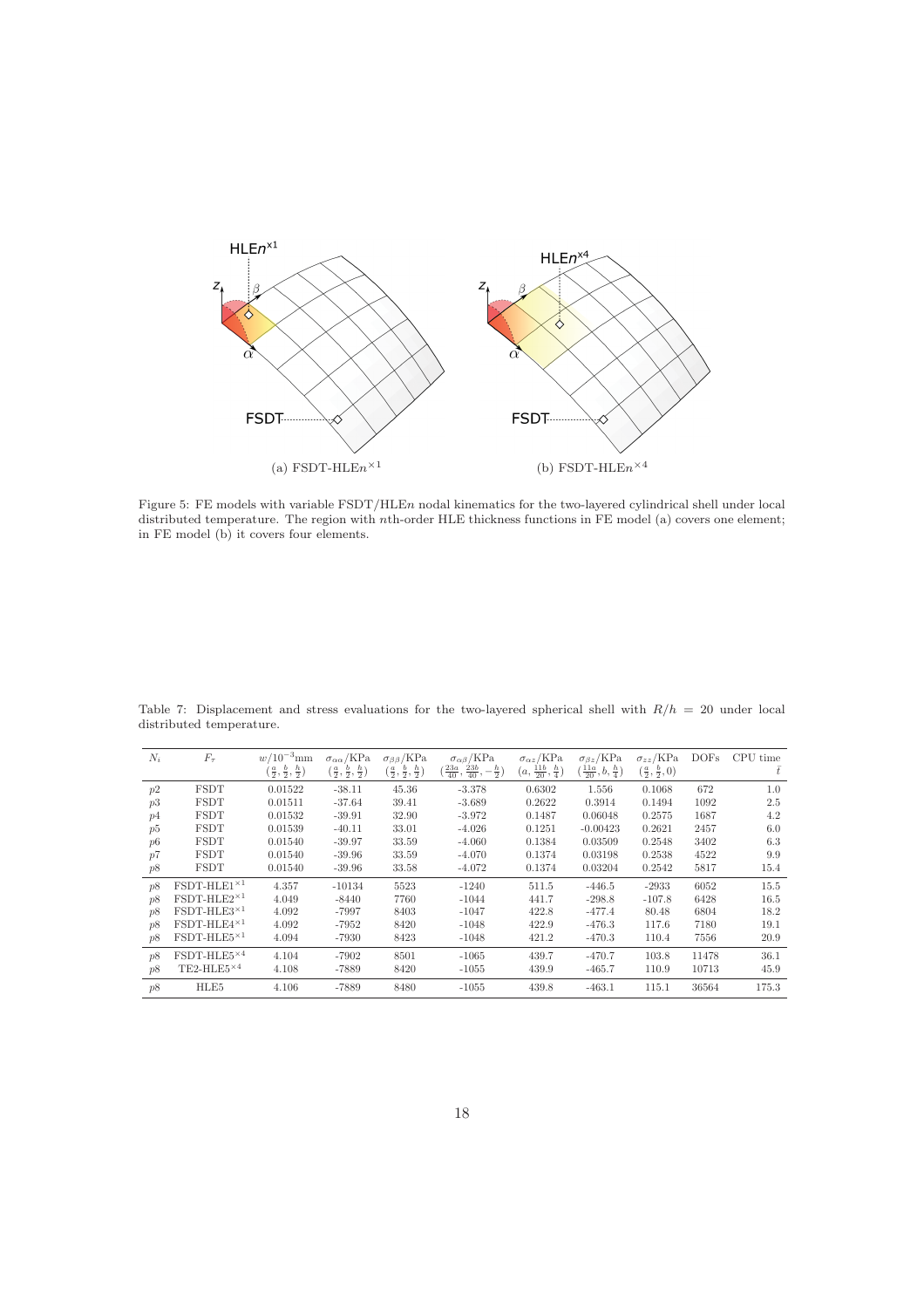obtained with the uniformly refined FE model HLE5 and TE2-HLE5<sup> $\times$ 4</sup>, respectively. It can be observed that both the temperature and stress fields obtained with different FE models agree well.



Figure 6: Numerical estimations of temperature (K) distribution for the two-layered spherical shell with  $R/h = 20$ under local distributed temperature, obtained with  $5 \times 5$  p8 elements. In (a), HLE5 thickness functions are uniformly used for all shape functions; in (b), only shape functions in the local critical region covering four elements are allocated to HLE5 thickness functions, and the outlying are adopts TE2 kinematic assumptions.



Figure 7: Numerical estimations of  $\sigma_{\alpha z}(\text{Pa})$  for the two-layered spherical shell with  $R/h = 20$  under local distributed temperature, obtained with  $5 \times 5$  p8 elements. In (a), HLE5 thickness functions are uniformly used for all shape functions; in (b), only shape functions in the local critical region covering four elements are allocated to HLE5 thickness functions, and the outlying are adopts TE2 kinematic assumptions.

# 6. Conclusions

<sup>230</sup> Coupled thermo-mechanical shell finite element models with Node-Dependent Kinematics (NDK) for steady-state problems are presented. The coupled thermo-mechanical shell models can give the temperature variation and displacement solutions directly in a one-step manner. Through numerical examples on composite laminated shell structures, an adaptable refinement approach based on NDK is demonstrated, and the numerical accuracy and efficiency of the NDK

- <sup>235</sup> FE models are assessed.
	- For thick curved structures, the coupled thermo-mechanical models can provide more appropriate solutions compared to a two-step procedure (firstly obtain the temperature profile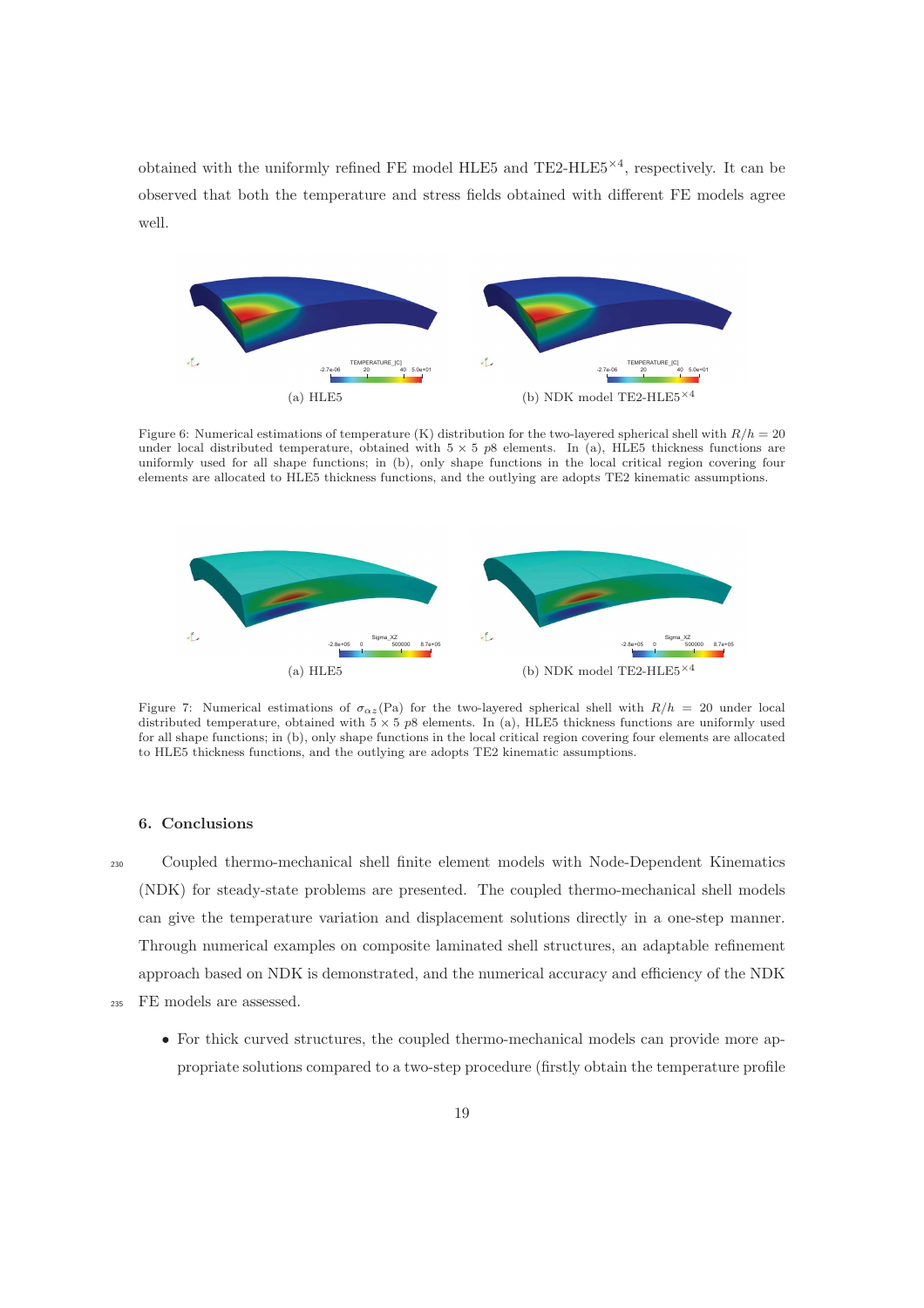through the thickness, then substitute the thickness profile into the thermal stress calculation).

<sup>240</sup> • The mathematical enhancement of FE models, namely the refined kinematics assumption over the shell thickness and the increase of the order of the p-version elements, empowers one to fully utilize the capabilities of a given set of 2D mesh grids in obtaining accurate structural responses with quasi-3D accuracy.

• The use of NDK makes it convenient to improve the numerical accuracy with balanced <sup>245</sup> computation costs.

This adaptive refinement approach requires the minimum level of re-meshing work and is promising to help increase the efficiency of engineering simulations. It can be further extended to other situations such as plasticity and damage modeling, delamination simulations, and contact analyses.

# <sup>250</sup> 7. Acknowledgment

This research work has been carried out within the project FULLCOMP (FULLy analysis, design, manufacturing, and health monitoring of COMPosite structures), funded by the European Union Horizon 2020 Research and Innovation program under the Marie Skłodowska Curie grant agreement No. 642121.

# <sup>255</sup> References

- [1] E. Carrera. Temperature profile influence on layered plates response considering classical and advanced theories. *AIAA Journal*, 40(9):1885–1896, 2002.
- [2] E. Carrera and E. Zappino. One-dimensional finite element formulation with node-dependent kinematics. *Computers & Structures*, 192:114–125, 2017.
- <sup>260</sup> [3] E. Carrera, M. Cinefra, and F. A. Fazzolari. Some results on thermal stress of layered plates and shells by using unified formulation. *Journal of Thermal Stresses*, 36(6):589–625, 2013.
	- [4] E. Carrera, M. Cinefra, M. Petrolo, and E. Zappino. *Finite element analysis of structures through Unified Formulation*. John Wiley & Sons, 2014.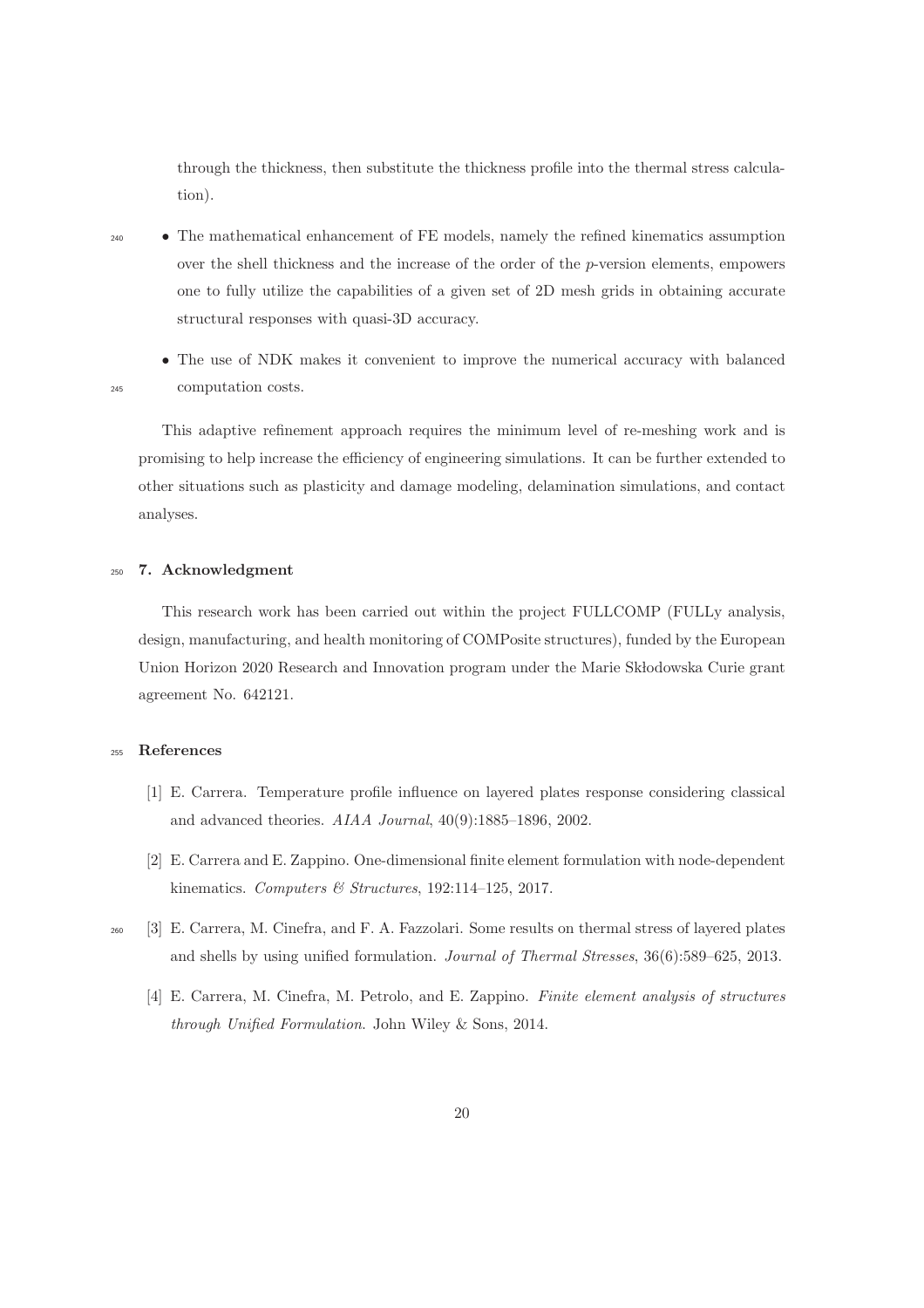- [5] M. Cinefra, S. Valvano, and E. Carrera. Heat conduction and thermal stress analysis of <sup>265</sup> laminated composites by a variable kinematic MITC9 shell element. *Curved and Layered Structures*, (1):301–320, 2015.
- 
- [6] M. Cinefra, M. Petrolo, G. Li, and E. Carrera. Variable kinematic shell elements for composite laminates accounting for hygrothermal effects. *Journal of Thermal Stresses*, 40(12): 1523–1544, 2017.
- <sup>270</sup> [7] Y. Das and B. Rath. Thermal bending of moderately thick rectangular plate. *AIAA Journal*, 10(10):1349–1351, 1972.
	- [8] P. Dumir, J. Nath, P. Kumari, and S. Kapuria. Improved efficient zigzag and third order theories for circular cylindrical shells under thermal loading. *Journal of Thermal Stresses*, 31(4):343–367, 2008.
- $_{275}$  [9] A. Düster, H. Bröker, and E. Rank. The p-version of the finite element method for threedimensional curved thin walled structures. *International Journal for Numerical Methods in Engineering*, 52(7):673–703, 2001.
	- [10] J. Fourier. *Theorie analytique de la chaleur, par M. Fourier*. Chez Firmin Didot, p`ere et fils, 1822.
- <sup>280</sup> [11] M. T. Hicks. Design of a carbon fiber composite grid structure for the glast spacecraft using a novel manufacturing technique. Technical report, SLAC, 2001.
	- [12] F. Jacquemin and A. Vautrin. A closed-form solution for the internal stresses in thick composite cylinders induced by cyclical environmental conditions. *Composite Structures*, 58 (1):1–9, 2002.
- <sup>285</sup> [13] T. Kant and R. Khare. Finite element thermal stress analysis of composite laminates using a higher-order theory. *Journal of Thermal Stresses*, 17(2):229–255, 1994.
	- [14] S. Kapuria, S. Sengupta, and P. Dumir. Three-dimensional solution for a hybrid cylindrical shell under axisymmetric thermoelectric load. *Archive of Applied Mechanics*, 67(5):320–330, 1997.
- <sup>290</sup> [15] R. K. Khare, T. Kant, and A. K. Garg. Closed-form thermo-mechanical solutions of higherorder theories of cross-ply laminated shallow shells. *Composite Structures*, 59(3):313–340, 2003.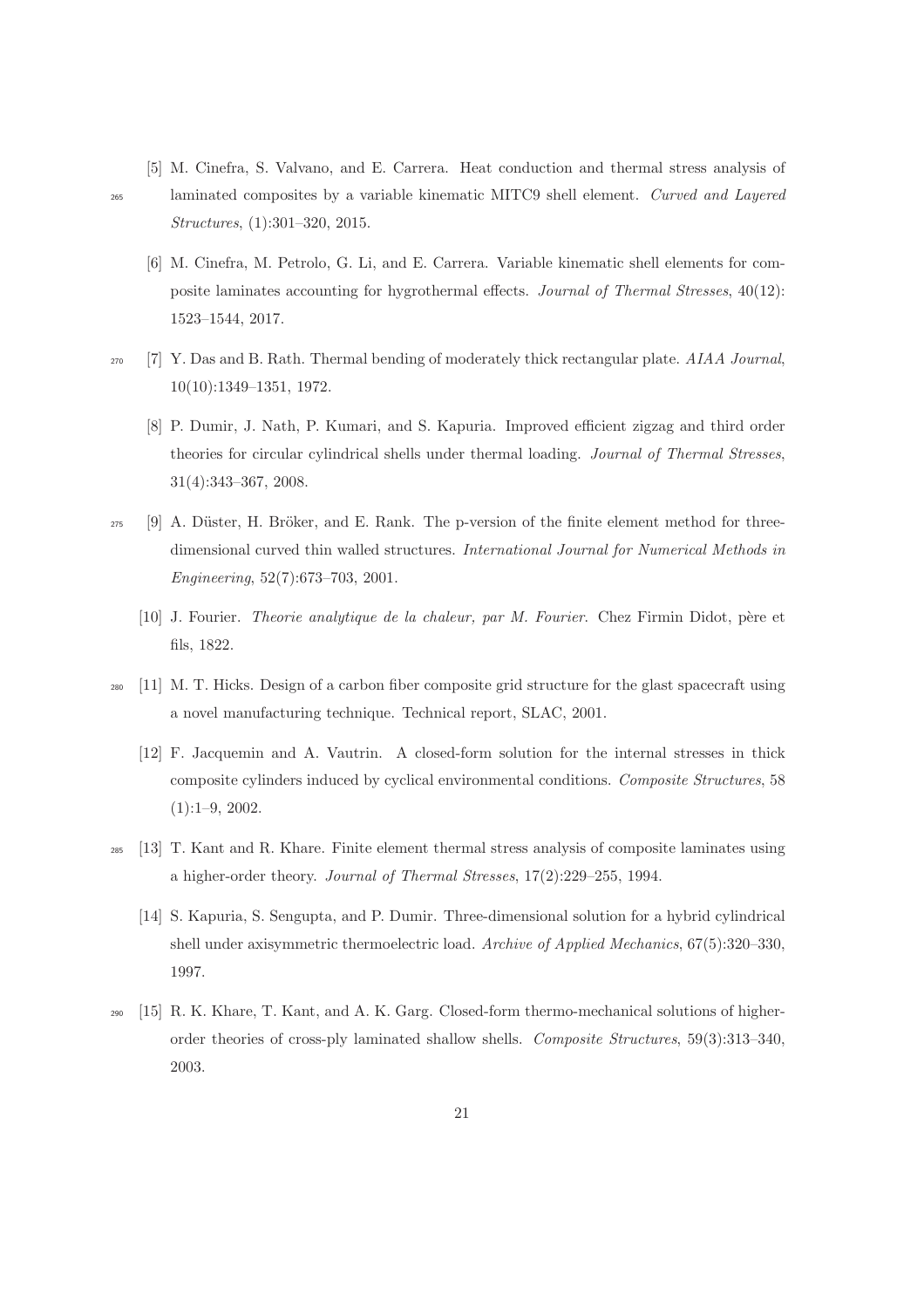- [16] A. Khdeir. Thermoelastic analysis of cross-ply laminated circular cylindrical shells. *International Journal of Solids and Structures*, 33(27):4007–4017, 1996.
- <sup>295</sup> [17] A. Khdeir and J. Reddy. Thermal stresses and deflections of cross-ply laminated plates using refined plate theories. *Journal of Thermal Stresses*, 14(4):419–438, 1991.
	- [18] A. A. Khdeir, M. D. Rajab, and J. N. Reddy. Thermal effects on the response of cross-ply laminated shallow shells. *International Journal of Solids and Structures*, 29(5):653–667, 1992.
- <sup>300</sup> [19] G. Kulikov and S. Plotnikova. Heat conduction analysis of laminated shells by a sampling surfaces method. *Mechanics Research Communications*, 55:59–65, 2014.
	- [20] A. W. Leissa. *Vibration of shells*, volume 288. Scientific and Technical Information Office, National Aeronautics and Space Administration Washington, 1973.
- [21] G. Li. *Variable Kinematic Finite Element Formulations Applied to Multi-layered Structures* <sup>305</sup> *and Multi-field Problems*. PhD thesis, Ph. D. thesis. Torino, italy: Politecnico di Torino, Department of Mechanical and Aerospace Engineering, 2019.
	- [22] G. Li, E. Carrera, M. Cinefra, A. de Miguel, A. Pagani, and E. Zappino. An adaptable refinement approach for shell finite element models based on node-dependent kinematics. *Composite Structures*, 210:1–19, 2019.
- <sup>310</sup> [23] C. J. Miller, T. Kicher, and W. Millavec. Thermal stress analysis of layered cylindrical shells. *AIAA Journal*, 19(4):523–530, 1981.
	- [24] J. Reddy. A simple higher-order theory for laminated composite plates. *Journal of Applied Mechanics*, 51(4):745–752, 1984.
- [25] J. Reddy. *Mechanics of laminated composite plates and shells: theory and analysis*. CRC <sup>315</sup> Press, 2004.
	- [26] J. Reddy and C. Liu. A higher-order shear deformation theory of laminated elastic shells. *International Journal of Engineering Science*, 23(3):319–330, 1985.
	- [27] J. N. Reddy. *Energy and variational methods in applied mechanics: with an introduction to the finite element method*. Wiley New York, 1984.